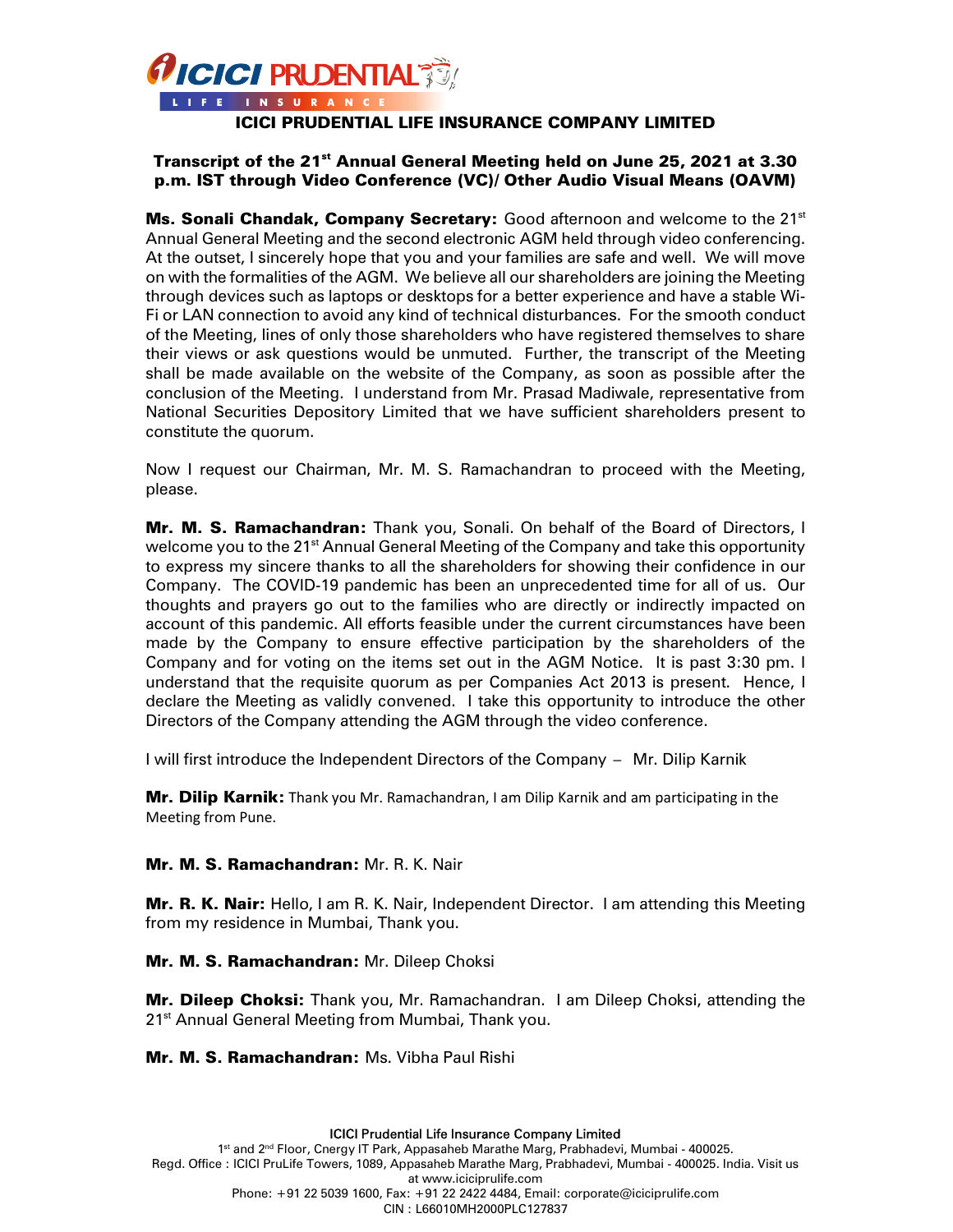Ms. Vibha Paul Rishi: Hi. This is Vibha Paul Rishi. Thank you, Mr. Ramachandran for the introduction. I am joining from my residence in Gurgaon and I hope everyone is staying safe and healthy.

Mr. M. S. Ramachandran: Thank you, Vibha.

I will now introduce the Non-Executive Directors representing the Promoters - Mr. Anup Bagchi, who represents ICICI Bank.

**Mr. Anup Bagchi:** Thank you, Mr. Ramachandran. I am Anup Bagchi and I am taking this Meeting from Mumbai.

Mr. M. S. Ramachandran: Mr. Sandeep Batra, who represents ICICI Bank.

**Mr. Sandeep Batra:** Thank you, Sir. This is Sandeep Batra and I am participating from Mumbai.

Mr. M. S. Ramachandran: Mr. Wilfred John Blackburn, who represents Prudential Corporation Holdings Limited.

Mr. Wilfred John Blackburn: Thank you, Mr. Ramachandran. I am Wilfred John Blackburn and I am joining this Meeting from Ghana.

**Mr. M. S. Ramachandran:** I will now introduce the Whole-time Directors - Mr. N. S. Kannan, the Managing Director and Chief Executive Officer of the Company.

Mr. N. S. Kannan: Thank you, Mr. Ramachandran. I am N. S. Kannan and I am participating in the Meeting from Mumbai. I join our Chairman in welcoming all of you to this AGM of the Company. Thank you.

Mr. M. S. Ramachandran: Mr. R K Nair is the Chairman of the Board Audit Committee, Mr. Dileep Choksi is the Chairman of the Stakeholders Relationship Committee and Mr. Dilip Karnik is Chairman of Board Nomination and Remuneration Committee and all of them are present. The Management team of the Company consisting of Mr. N. S. Kannan, Managing Director and CEO, Mr. Satyan Jambunathan, Chief Financial Officer, Ms. Sonali Chandak, Company Secretary, Mr. Judhajit Das, Chief Human Resources, Mr. Amit Palta, Chief Distribution Officer, Mr. Deepak Kinger, Chief Risk and Compliance Officer, Mr. Manish Kumar, Chief Investment Officer, Ms. Asha Murali - Appointed Actuary, are also present.

Mr. Khushroo Panthaky, Partner - Walker Chandiok & Co. LLP and Mr. Sagar Lakhani, Partner - B S R & Co. LLP., the Joint Statutory Auditors of the Company are present through the video conferencing/other alternative video means. Mr. Omkar Dindorkar, authorized representative of Makarand M. Joshi & Co., the Secretarial Auditor of the Company is present through the VC/OAVM.

# Certificate on implementation of Employee Stock Option Scheme and inspection of other documents

As required under Regulation 13 of the Securities and Exchange Board of India (Share Based Employee Benefits) Regulations, 2014, a certificate from Walker Chandiok & Co LLP, a Statutory Auditor of the Company, has been obtained by the Company. The certificate,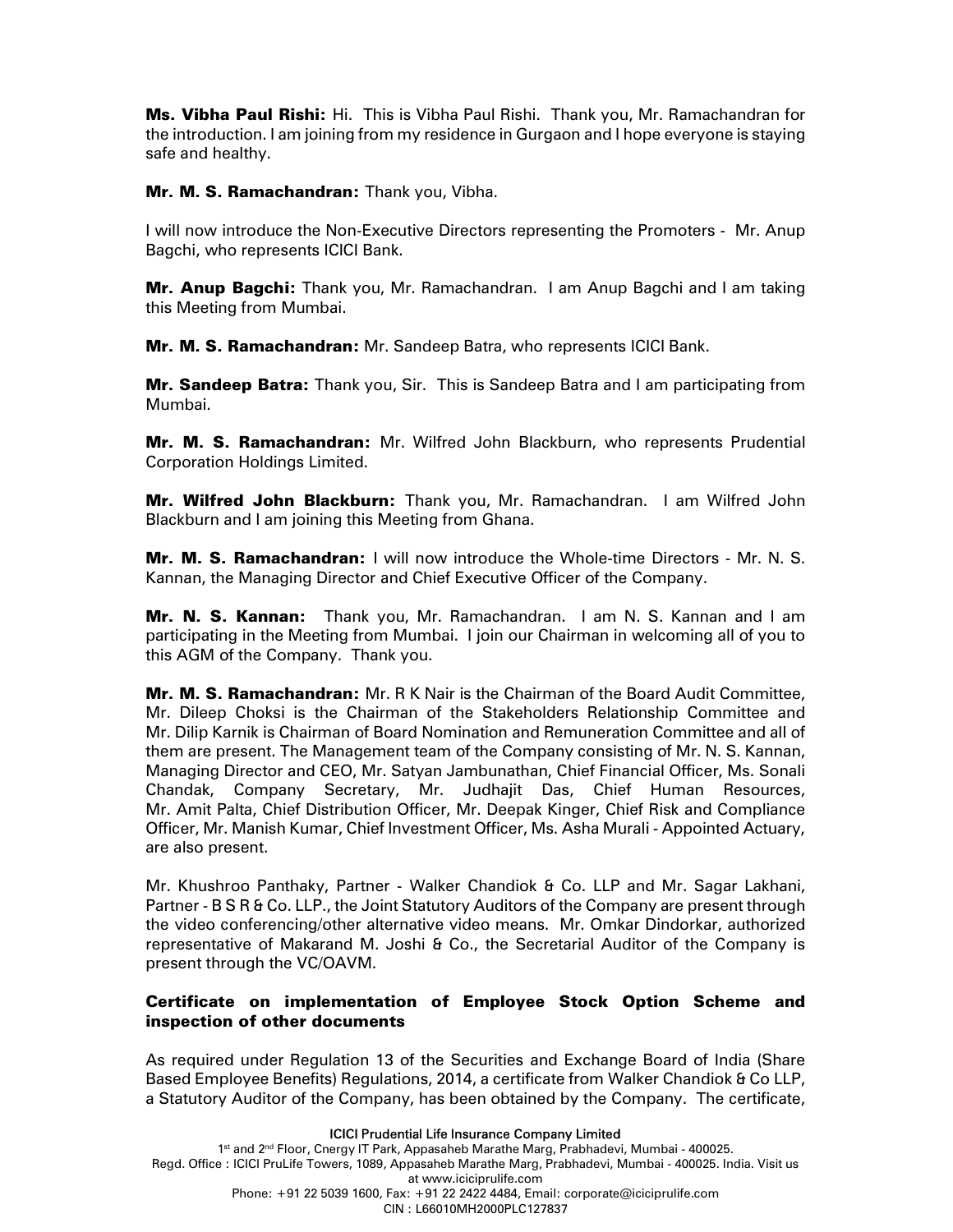the Statutory Registers and any other documents referred to in the Notice and the explanatory statement are available with the Company and can be inspected till today. Shareholders seeking to inspect such documents can send an email to investor@iciciprulife.com.

Coming to the business of the Meeting, the Notice for this Annual General Meeting dated April 19, 2021 was emailed to shareholders and a public notice to that effect was published in the newspapers. With your permission, I take the Notice convening this Meeting as read.

The Auditor's report on the Financial Statements of the Company for the year ended  $31<sup>st</sup>$ March, 2021 did not have any qualifications, observations or comments of the auditors on the financial transaction or matters, which have any adverse effect on functioning of the Company. In view of the same, in accordance with the Companies Act 2013, there is no need to read the Auditor's Report. For the benefit of the shareholders, we have arranged for an audio-visual presentation, which should be screened now.

# Transcript of the Audio Visual screened at the Meeting:

The Financial year 2021 has been a year of unforeseen challenges. The pandemic adversely impacted our customers, employees, partners, investors, our country, and the world at large. We empathise with all the families that have been affected by the pandemic and stand by them. We feel fortunate that as a life insurance company, our core purpose is to provide financial relief to the families of our customers, during their most difficult moments such as these. To fulfil this promise, and to provide the essential service of insurance to our customers, our employees went above and beyond the call of duty. In the true spirit of frontline workers, they have been putting the needs of our customers before their own, to deliver support even in the face of adverse eventualities. Our heartfelt gratitude goes to these employees and their families. It is this dedication and perseverance that has helped us stay true to our vision and values We quickly realised that this new and changing normal called for greater strategic agility and innovation in products and processes. Technology became the core of everything we did.

We have used technology to offer personalized services, anytime-anywhere, to our customers, so that they can be in touch with us from the safety of their homes. Our deviceagnostic platform is accessible through multiple servicing channels such as the website, mobile app, Chat Platforms, voice bots and AI-powered chatbot. These tools have enabled our customers execute 90% of their service requests through self-help means. Above all, as a life insurer, our moment of truth is when we settle a claim. All Covid-19 related claims were addressed with additional sensitivity and speed. We settled all eligible life claims under our Claims For Sure initiative in just one day as promised. And our overall noninvestigated claims were settled within 1.4 days as against 30 days allowed by the regulator. Our claim settlement ratio too, stood high at 97.9% in the Financial Year 2021. For our excellence in service to customers, we were awarded the "Claims and Customer Service Excellence Award" by FICCI.

We also used technology extensively to enable our partners and distribution teams. We have developed a range of digital tools, such as our virtual collaboration platform, smart doc module, video verification and many others. These tools have helped our partners and distributors function efficiently and safely in these current times. With all these solutions, today we receive over 95% of our new business applications digitally.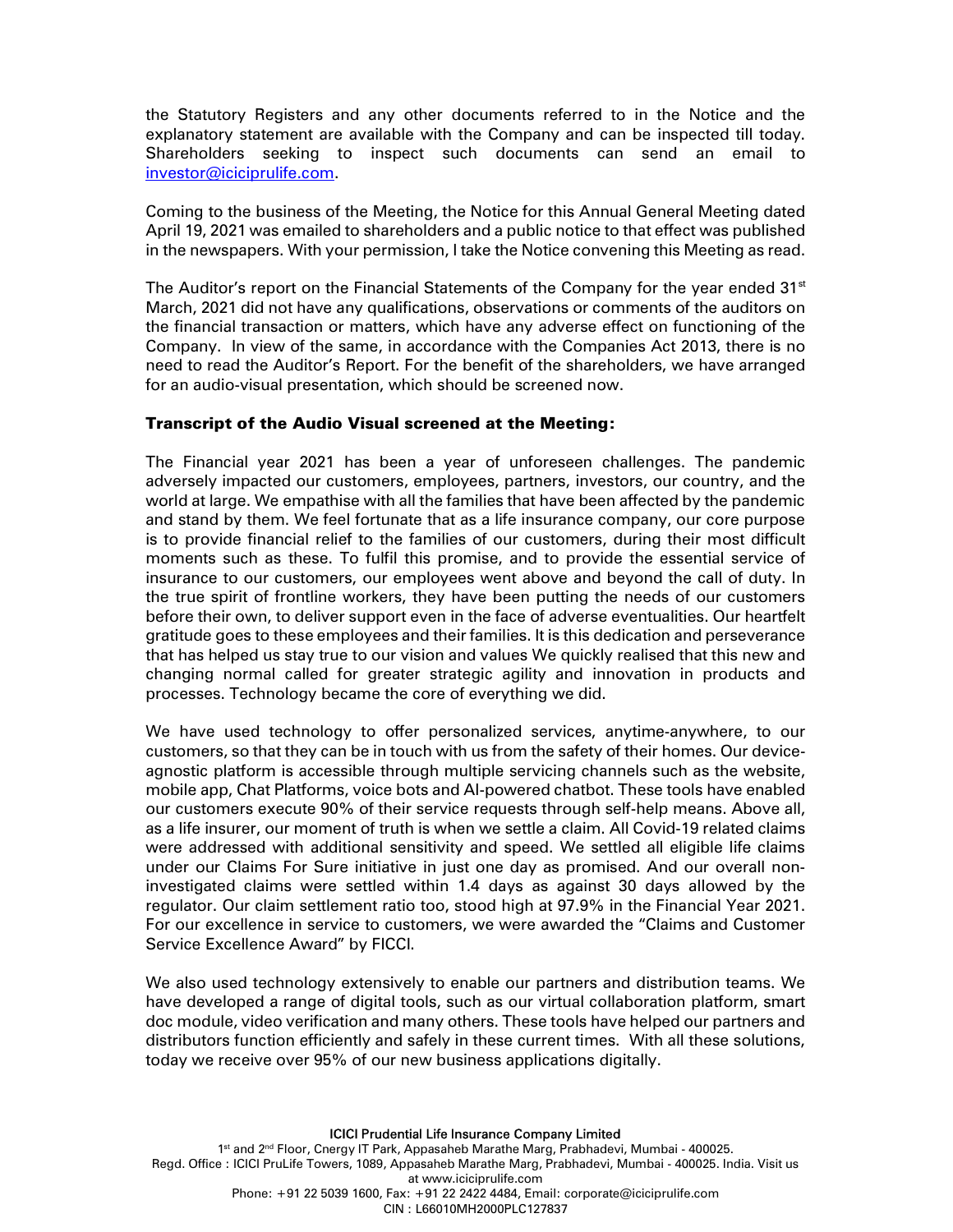Our priority has always been to safeguard the health, safety, and well-being of our employees. We have taken proactive measures such as safe working environments, individual health tracking, contact tracing, vaccination drives and, doctor and counselling assistance. We also launched various initiatives to ensure business continuity while enabling our employees to work from home.

For the relief and rehabilitation of people affected by the COVID-19 pandemic, we have contributed  $\bar{\tau}$  100 million to the PM CARES Fund. Additionally, our employees voluntarily contributed  $\bar{\tau}$  26.5 million from their salaries, with the top leadership team contributing one month of gross salary. ICICI Foundation along with ICICI Group companies have provided pandemic related protective & medical equipment to over 551 districts across 36 states and Union Territories. They have also conducted COVID-19 related awareness programs for over 675,000 trainees and their acquaintances.

Our emphasis on the well-being of our customers, employees, partners and the society at large, along with our focus on customer satisfaction, has been the reason for our overall performance. With our 4P framework comprising premium growth, protection business growth, persistency improvement and productivity enhancement, we seek to double our Financial Year 2019 Value of New Business over 4 years while keeping customer centricity at the core.

Our VNB improved to  $\overline{\zeta}$  16.21 billion in Financial Year 2021 with a 5-year CAGR of 32%. The VNB margin for Financial Year 2021 was 25.1% up from 21.7% in Financial Year 2020. We have delivered an Annualized Premium Equivalent (APE) of  $\bar{\tau}$  64.62 billion in Financial Year 2021. Our total sum assured stood at  $\bar{\tau}$  20.30 trillion. We have covered 56.8 million lives at March 31, 2021. Our Protection APE was 10.46 billion in Financial Year 2021 with a 5-year CAGR of 50%. 13<sup>th</sup> month persistency ratio, an important parameter for business quality, stood at 87.1%, which is amongst the best in the industry for Financial Year 2021. Our cost ratio for Financial Year 2021 was 14.8%. Within this, the cost ratio for the savings business was 9.6%, again one of the best ratios in the industry.

Our Assets Under Management (AUM) stood at 2.14 trillion at March 31, 2021, with a 5 year CAGR of 16%. We continue to maintain a track record of not having a single NPA in our fixed income portfolio since inception. Our solvency ratio was 216.8% at March 31, 2021. Our Embedded Value (EV) stood at  $\bar{\tau}$  291.06 billion at March 31, 2021, with a 5-year CAGR of 16%. Our Return on Embedded Value was 15.2% for Financial Year 2021.

Beyond business, we are committed to driving inclusive growth and social advancement. In addition to our contribution to Covid-19 relief, we've promoted skill development, sustainable livelihood, health and education for the underprivileged. More than 14,000 families have benefited from these social initiatives during the year.We also offer microinsurance products that cater to the rural and social sector. More than 21 million lives have been covered in Financial Year 2021.

This year, we have crossed yet another significant milestone in the history of our company. We have completed 20 years of protecting lives, enabling dreams, and growing together. This exceptional journey that started at the turn of the century, is filled with several industry-first milestones, award-winning innovations and the trust of our customers. We have

- $\circ$  Developed a Pan India presence covering more than 95% of India's GDP.
- o Pioneered a multi-channel distribution strategy in the industry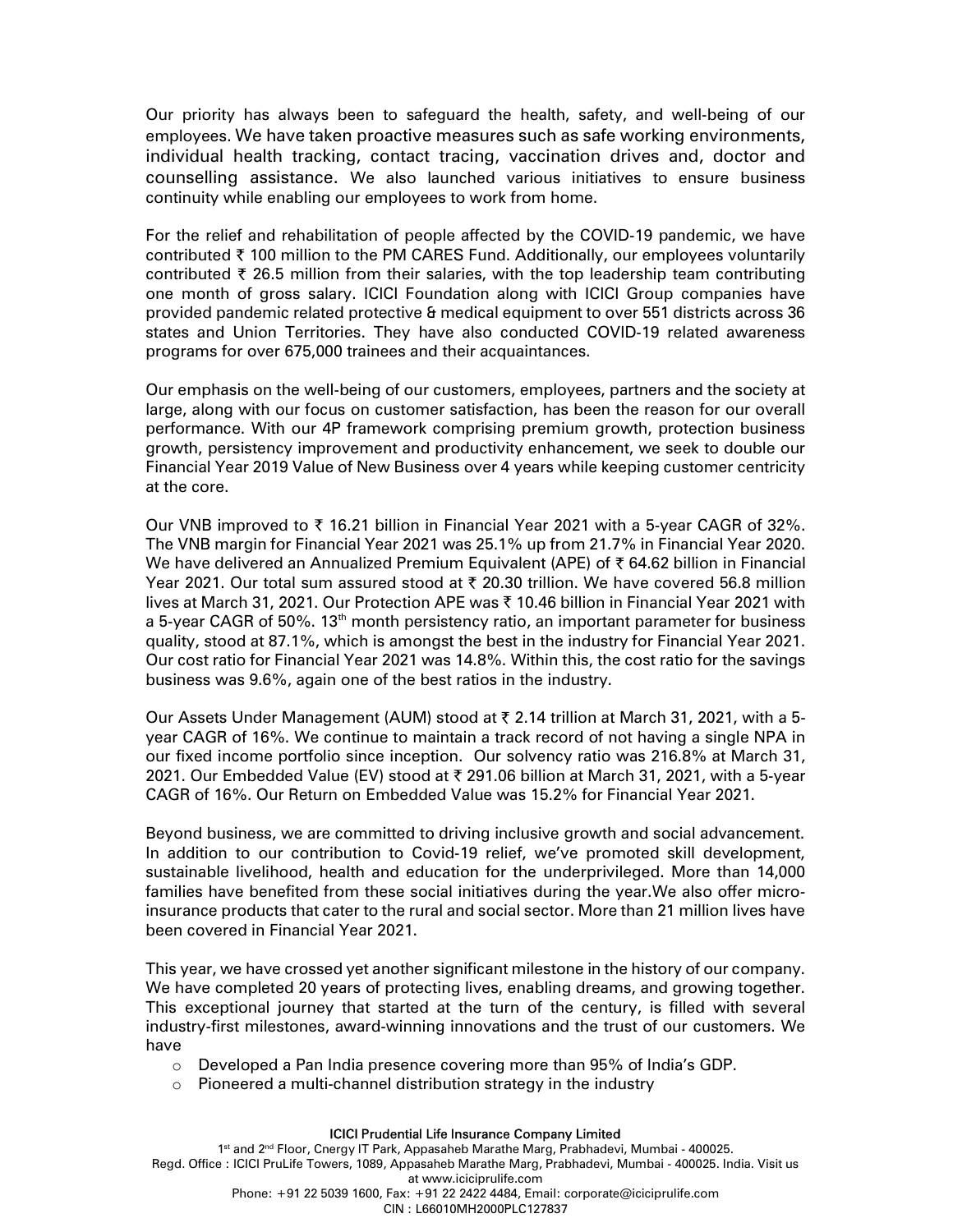- $\circ$  Built a distribution network of over 180,000 advisors, 600 partnerships and Newage distribution channels
- o Created Innovative products, serving every need of our customers
- o Achieved Private sector leadership in new business sum assured
- $\circ$  Extensively used technology to sell to our customers and serve them better
- o Instituted strong people systems
- $\circ$  Been the First insurer to be listed in India on NSE & BSE
- $\circ$  Crossed Rs 1 trillion AUM in FY 2015. Our AUM doubled to Rs 2 trillion in FY 2021
- o Received multiple awards recognizing our brand, our excellence in claims, products and serving our customers

When we look at the year gone by, we believe that our 20-year long journey and strong legacy has prepared us to emerge positively from this unforseen event.

Looking ahead, we see vast opportunities in the areas of Savings, Health & Protection and Retirement. In India, the life insurance premium to GDP ratio stands at 2.8%, compared to the global average of 3.4%. With an increase in financial savings and the share of life insurance at just 17%, there is a steady growth opportunity. Similarly, with an estimated protection gap of over USD 16 trillion, protection is a significant untapped market in India. The retirement segment could well be the next big horizon of growth. With increasing life expectancy, there is a crucial need for both accumulation and annuity solutions. We believe we are well placed to tap these opportunities and grow the Value of New Business for our shareholders, while keeping customer centricity at the core.

We are very grateful to all our shareholders for the unwavering trust you have placed in us over the last 20 years and your continued support during these challenging times. We truly believe that this is what motivates us to carry on tirelessly, on the path we have set for ourselves.

Mr. M. S. Ramachandran: From the audio-visual, you may have noted the impressive progress of our Company over the years and specifically for the financial year 2021.

Moving on, I would like to inform you that pursuant to the Companies Act 2013 read with relevant rules, the shareholders had the opportunity to exercise their voting rights through remote e-voting for the following items of business to be transacted at the AGM:

**First**, to adopt the standalone and consolidated Audited Revenue Account, Profit and Loss Account and Receipts and Payments Account of the Company for the financial year ended March 31, 2021 and the Balance Sheet as at that date, together with the Reports of the Directors and Auditors.

Second, to declare final dividend of  $\bar{\tau}$  2 per equity share of face value of  $\bar{\tau}$  10 each.

**Third**, to appoint a Director in place of Mr. Anup Bagchi, who retires by rotation and being eligible offers himself for re-appointment.

Fourth, to re-appoint M/s Walker Chandiok & Co. LLP, as one of Joint Statutory Auditors of the Company and to approve the remuneration of the Joint Statutory Auditors of the Company in connection with the audit of the accounts of the Company for the financial year 2021-22.

Fifth, to appoint Mr. Wilfred John Blackburn as a Director of the Company.

ICICI Prudential Life Insurance Company Limited **Sixth,** to re-appoint Mr. Dilip Karnik as an Independent Director of the Company for a second

1<sup>st</sup> and 2<sup>nd</sup> Floor, Cnergy IT Park, Appasaheb Marathe Marg, Prabhadevi, Mumbai - 400025. Regd. Office : ICICI PruLife Towers, 1089, Appasaheb Marathe Marg, Prabhadevi, Mumbai - 400025. India. Visit us at www.iciciprulife.com

Phone: +91 22 5039 1600, Fax: +91 22 2422 4484, Email: corporate@iciciprulife.com CIN : L66010MH2000PLC127837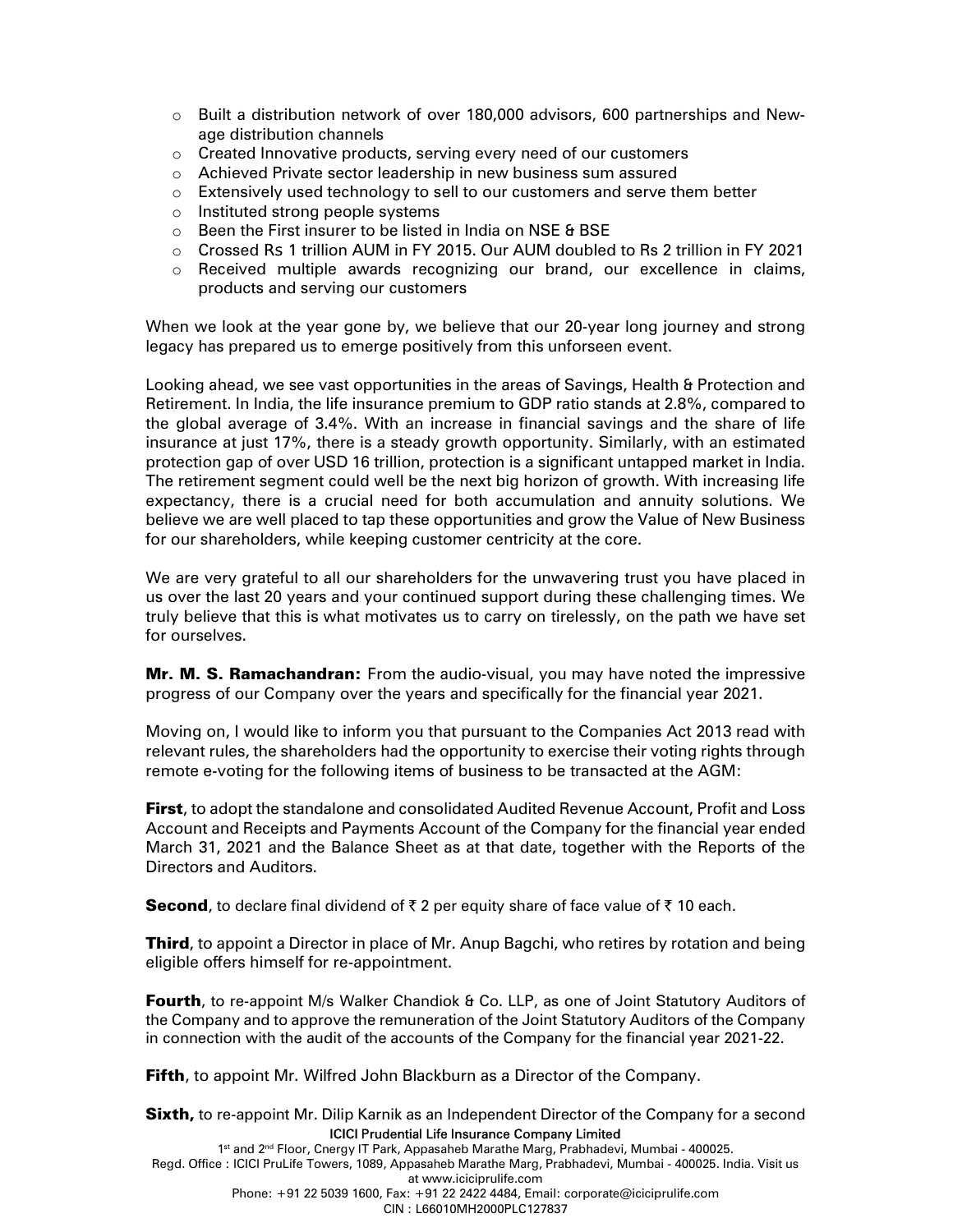term of five consecutive years.

**Seventh**, to approve continuation of directorship of Mr. Dilip Karnik, as an Independent Director of the Company, during the re-appointed term after attaining the age of seventy five years.

**Eighth**, to approve the remuneration payable to Mr. N. S. Kannan, Managing Director & CEO, with effect from April 1, 2021.

And lastly the **Ninth**, to approve the amendment of ICICI Prudential Life Insurance Company Limited Revised Employee Stock Option Scheme.

The remote e-voting facility was extended to all the shareholders of the Company as on June 18, 2021, being the cut-off date. The remote e-voting period was available from 9.00 a.m. Indian Standard Time on June 22, 2021 till 5.00 p.m. Indian Standard Time on June 24, 2021. The Company has engaged National Securities Depository Limited to provide the e-voting facility.

We are also extending the facility of electronic voting to the shareholders attending the Meeting who have already not cast their vote by remote e-voting. Shareholders eligible to vote may exercise the right to cast their votes through e-voting system by following the same procedure as that of remote e-voting. The e-voting system will be available for 30 minutes after the conclusion of this Meeting.

Ms. Ashwini Inamdar, representing Mehta & Mehta, Practicing Company Secretaries, is the Scrutinizer for the remote e-voting as well as for the electronic voting being provided at the Meeting.

Shareholders may give their suggestions, seek clarifications or ask questions, if any, on the agenda items set out in the notice. I understand that shareholders, desirous of speaking, have already registered as speakers. With due respect to other speakers and time, I request each speaker to be brief and restrict their comments to 3 minutes and pertaining to the agenda of the Notice. Further, those shareholders, who have not registered themselves as a speaker, but are desirous of expressing your views or ask questions during AGM may do so through the chat box option.

**Ms. Sonali Chandak:** We have the list of shareholders, who have registered themselves to share their views. Trust you have ensured availability of all technical support as mentioned earlier during the Meeting including a device with camera and webcam 'on', along with good network to avoid any disruption while you participate in the Meeting through that device.

I would request you to come over when I call out your names, to share your views or ask questions pertaining to the agenda of the Notice.

If any shareholder is unable to join at the moment, we will try to connect with him or her once again after the other speaker shareholders have shared their views.

We would now request Mr. Tamal Kumar Majumdar joining us from Kolkata to share his views.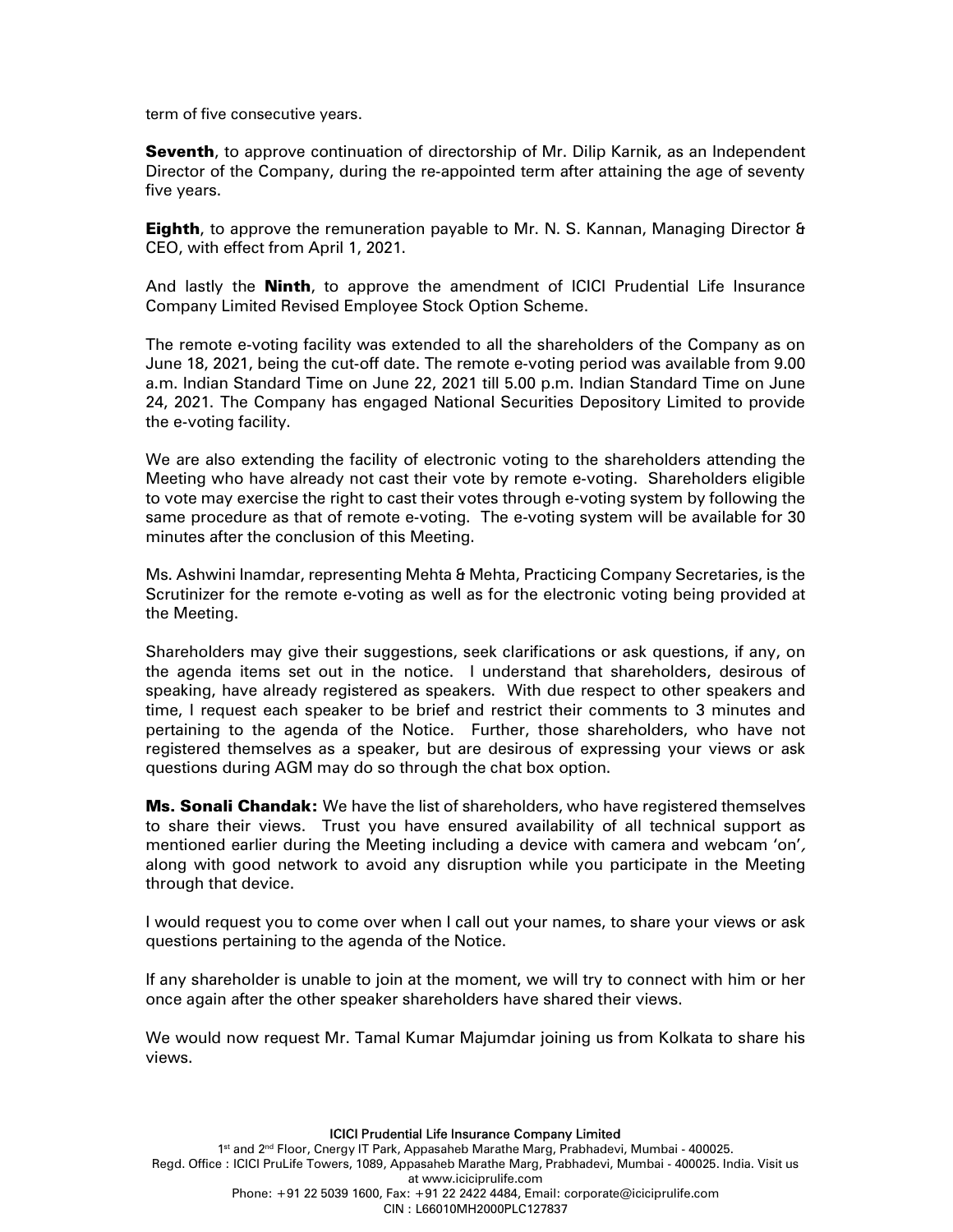Mr. Tamal Kumar Majumdar: Respected Mr. Ramachandran, Kannan Sa'ab and also the other Directors of the Company, Myself Tamal Kumar Majumdar, an equity shareholder from Kolkata. My special thanks to Ms. Sonali Chandak, Company Secretary and her team for maintaining cordial relationship with shareholders. Ms. Chandak called me over 'phone to know whether I received all the documents on time. Thank you, Mr. Chairman for creating such a high brand secretarial team under Ms. Chandak.

I have gone through the annual report of 617 pages and I have some observations and queries relating to audited accounts and other matters and seek your indulgence because it may take more than 3 minutes. Not much, but it might.

Despite gloomy economic scenario due to COVID-19, financial results of our Company is really impressive, with many achievements like increase in 13<sup>th</sup> month persistency ratio to 87.1% reduction in claim settlement period to just 1.4 days in FY21 for genuine claims, decrease in dependence on ULIP, Zero NPS etc. Taking into account, second wave of COVID and even a third wave, would you please share your thoughts on Q1 of FY22 and remaining part of the year.

Sir, as far as dividend is concerned, following IRDAI guidelines dated 24-04-2020, all insurance companies proposed not to declare any divided during the FY20, but the scenario changed and during the year, our Company declared a dividend of 20% and they also…. in addition to that, they also conserved cash sufficiently for unforeseen circumstances. It is really a commendable job on part of our management.

Another good thing is that the Company is systematically decreasing its dependence on ULIP and giving importance to protection gap, protection, group and non-linked group insurances. During financial year 2021, ULIP represented 48%, non-linked represented 31%, protection represented 16% and group insurance was 5%.

What is the proposed ratio under which the Company wants to keep ULIP in the coming years and what is the projection of ULIP during the next 5 years, but in my opinion I want to know what is the projection of ULIP?

And Sir, it is noted that India's protection gap stands at 16.5 trillion. Mr Chairman, you also mentioned in your statement to us, how our Company looked at such an enormous opportunity. Would you please share your thoughts in this aspect?

Sir, it is also nice to note that our Company increased its overall new business margin during FY21 to 25.1% from 21.7% in FY20. Credit goes to Mr. Kannan and his team for these excellent achievements. Do you believe that the Company will be able to increase its margin or at least keep the margin intact during the FY 2022.

Sir, during financial year 2021, the Company started paying trademark usage charges to its parent ICICI Bank. have noted that the dependence is really very high as we have got 3 listed insurance companies promoted by banks namely ICICI Life, SBI Life as well as HDFC Life. During the year, our Company paid a massive 630 crores as commission to its promoter …..ICICI Bank, though it was lower than financial year 2020. High dependence on promoter of a group bank in getting insurance business is not at all a good sign. It is also noted that during the year, agent base….. increased to 2.42 million. Would you please share your thinking as with regards to decrease in dependence on promoter bank, as well as premium collection business is concerned. What is your game plan for the next 5 years in this aspect?

### ICICI Prudential Life Insurance Company Limited

1<sup>st</sup> and 2<sup>nd</sup> Floor, Cnergy IT Park, Appasaheb Marathe Marg, Prabhadevi, Mumbai - 400025. Regd. Office : ICICI PruLife Towers, 1089, Appasaheb Marathe Marg, Prabhadevi, Mumbai - 400025. India. Visit us at www.iciciprulife.com Phone: +91 22 5039 1600, Fax: +91 22 2422 4484, Email: corporate@iciciprulife.com CIN : L66010MH2000PLC127837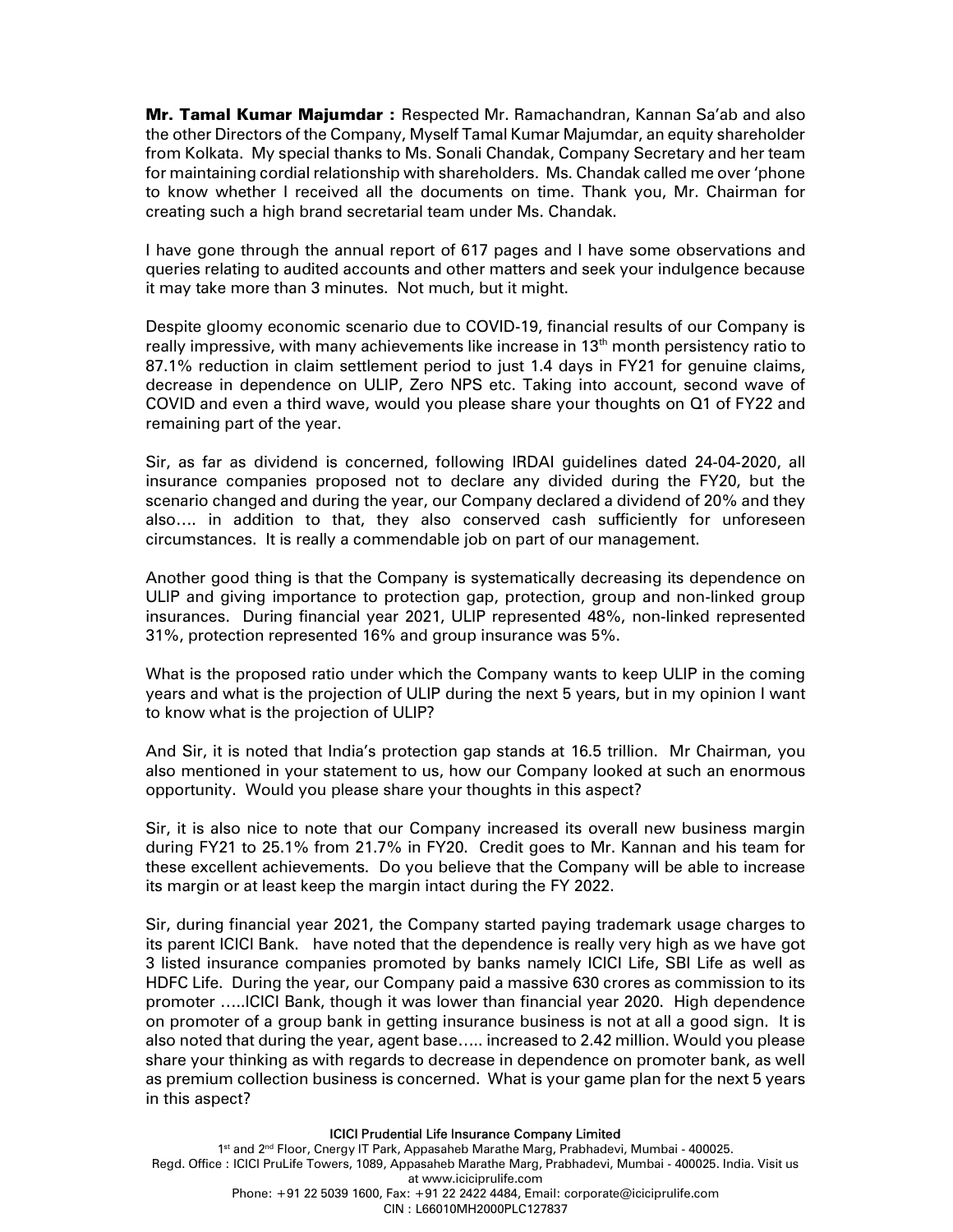Sir, would you please share with us the present status of share application money of 55. 43 lakhs as per Balance Sheet dated 31<sup>st</sup> March, 2021. Sir, I have noticed contradictory picture as claim settlement is concerned. On one hand, during the year, claim settlement period decreased to 1.4 days for genuine claims, which is really commendable. On the other hand, contingent liability claim shows claims for service deficiency as 6.95 crores. So nearly 7 crore claimed by the customers for service deficiency. I hope that the management will fight those claims vigorously, so that no claim materializes and in case of materialization of any claim by the Court, the official person responsible for this mess must be penalized in order to give a strong message that this will not be tolerated at all. Please share your thoughts in this regard.

It is also commendable that the Company's assets under management as on 31<sup>st</sup> March showed a massive 2.14 trillion. What is your target for FY22?

Sir, I must admit that Mr. Kannan and his team is instrumental in keeping the Company in top bracket. Mr. Kannan took over as the CEO of ICICI Prudential on 19-06-2018. After completion of 3 years, out of 5 years term, the Company's market cap reached nearly 89,000 crores. As of today, its 52 weeks' lower price band was 397.65 in the BSE and 52 week high price of 621.50 reached today itself and I believe that within the next 2 years' term, the market cap will increase at least 1.25 lakh crores. Thank you, Mr. Kannan for taking the Company to such heights. Thank you, all for patient hearing. Thank you, Sir.

**Ms. Sonali Chandak:** Thank you, Mr. Majumdar. I would now request our second speaker shareholder, Ms. Lekha Shah joining us from Mumbai to share her views please.

**Ms. Lekha Shah:** Thank you, Sir. Respected Chairman Sir, Board of Directors and my fellow members, good evening to all of you. Myself Lekha Shah, Mumbai, from Andheri. First of all, I am very much thankful to our Company secretary, Ms. Sonaliji and her team especially Priya ma'am for very good investor services and also sending me the AGM Notice well in time in such a difficult situation. So I am very grateful to our Company Secretary Ms. Sonaliji. Thank you, Chairman Sir for explaining us well about the Company.

Sir, I am happy to see all the good deeds that you have done during the difficult time. Chairman Sir, I pray to God that he always showers his blessings upon you. I am confident that with your vision and your determination, you will lead our Company to greater height and also I pray to God our Company should progress more and more under you and your team's work. Sir, I would like to ask you a few questions.

My first question is who the top three private sector competitors of the Company are and what is the overall market share of the Company?

My second question is about the claim settlement ratio, average number of days of settlement and the total amount of claims settled in the FY21.

My third question is how are we engaging with our employees?

So I would like to say I strongly propose all the resolutions for today's Meeting and my best wishes always to our Company and its prosperity. Thank you, Sir.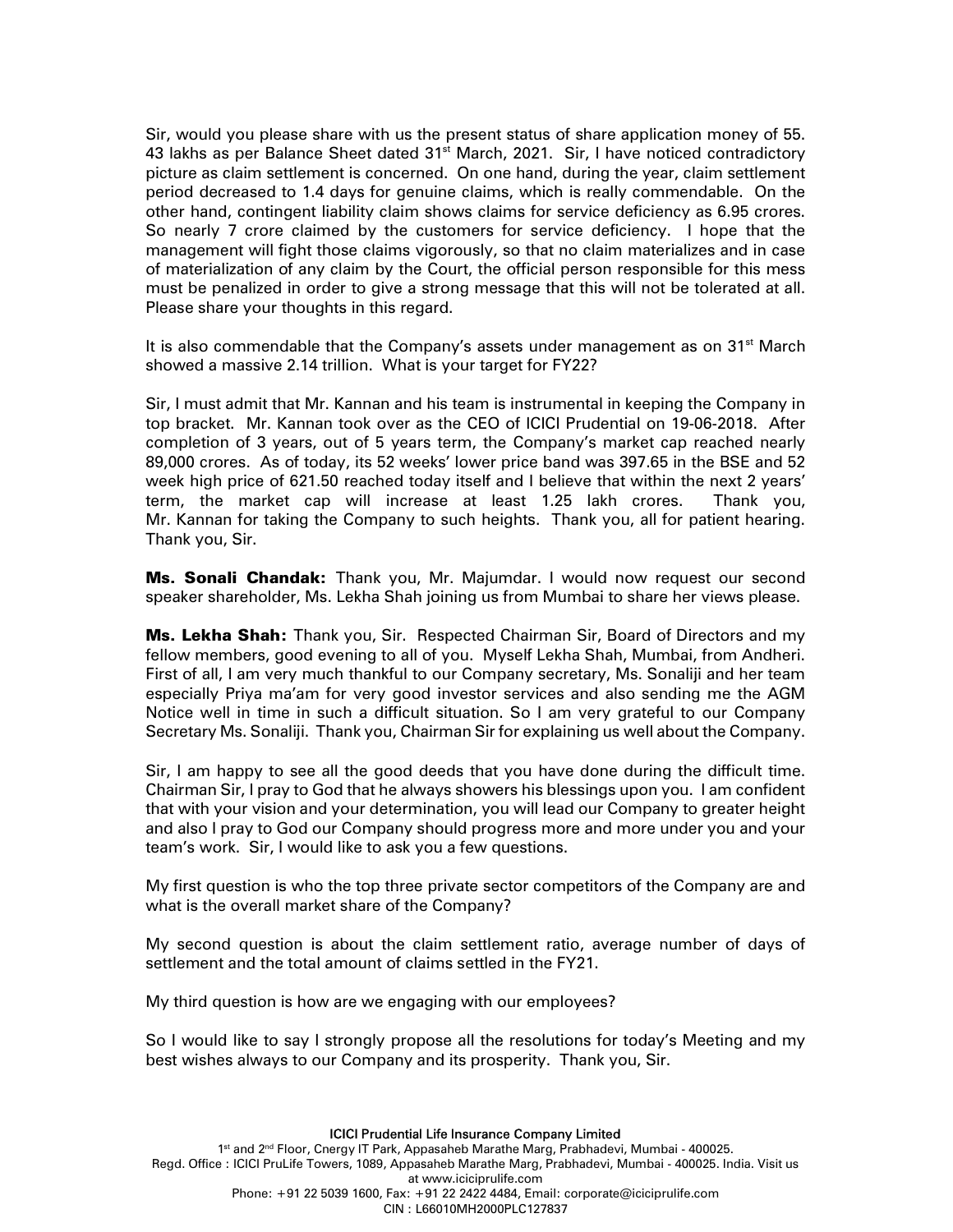**Ms. Sonali Chandak:** Thank you, Ms. Lekha Shah. I would now like to request our third speaker shareholder Mr. Yusuf Rangwala joining us from Mumbai to share his views, please.

Ok, moving on, I would now request our fourth speaker shareholder, Mr. I. Y. Modi joining us from Mumbai to share his views, please.

Ok, moving on. I would now request Mr. Aspi Bhesania joining us from Mumbai to share his views please.

Mr. Aspi Bhesania: Hello. Chairman Sir, Directors and shareholders. All the people praise you a lot, but I will not praise. I will start to the point. Income from investment is slightly more than 47,000 for the current year as against 12,000 minus last year. So what is this for? Is it only due to valuation of investments?

Sir, during the year, our first year premium has reduced, so premiums for the next few years will also reduce. Please comment on that.

For the year, the profit after tax has reduced, but still dividends has increased from 80 paise to  $\bar{\tau}$  2. What are your comments on that?

Sir, why did our Company contribute to PM CARES Fund when there is no accountability at the Fund? You also force employees to contribute, although it is supposed to be voluntary. In future, if you want to contribute, please contribute to PM Relief Fund and not to PM CARES Fund and also you can contribute to CM Relief Fund.

Sir, Kotak has given a guidance for the current year. If you can also give a guidance so that we know how we are likely to fare.

Sir, you are holding so many analysts' meets, why don't you have one analysts' meet for everybody together? Almost every day, you are meeting somebody or the other. Please hold a combined analysts' meet. Sir, Thank you and all the best.

**Ms. Sonali Chandak:** Thank you, Mr. Bhesania. We have just received information that the next speaker shareholder, Ms. H S Patel is unwell and hence unable to join the Meeting. We wish and pray for her good health.

Moving on to the seventh speaker shareholder, I would now request Mr. Santosh Kumar Saraf, joining us from Kolkata to share his views, please.

### Mr. Santosh Kumar Saraf:

### [Mr. Santosh Kumar Saraf had shared his comments and views in Hindi and the below transcript is an English translation of the same.]

Namaskar. Respected Chairman Sir, all the Board of Directors and my shareholder friends, present at the video conference today, I am Mr. Santosh Kumar Saraf speaking from Kolkata. Namaskar. I hope that the Board of Directors and the family, the workers and their family and the customers of our life insurance and their family stay safe and healthy. I would like to offer my support to those people who have been affected by the COVID pandemic and condolences to their family members. Let God give their families courage to fight this pandemic and survive.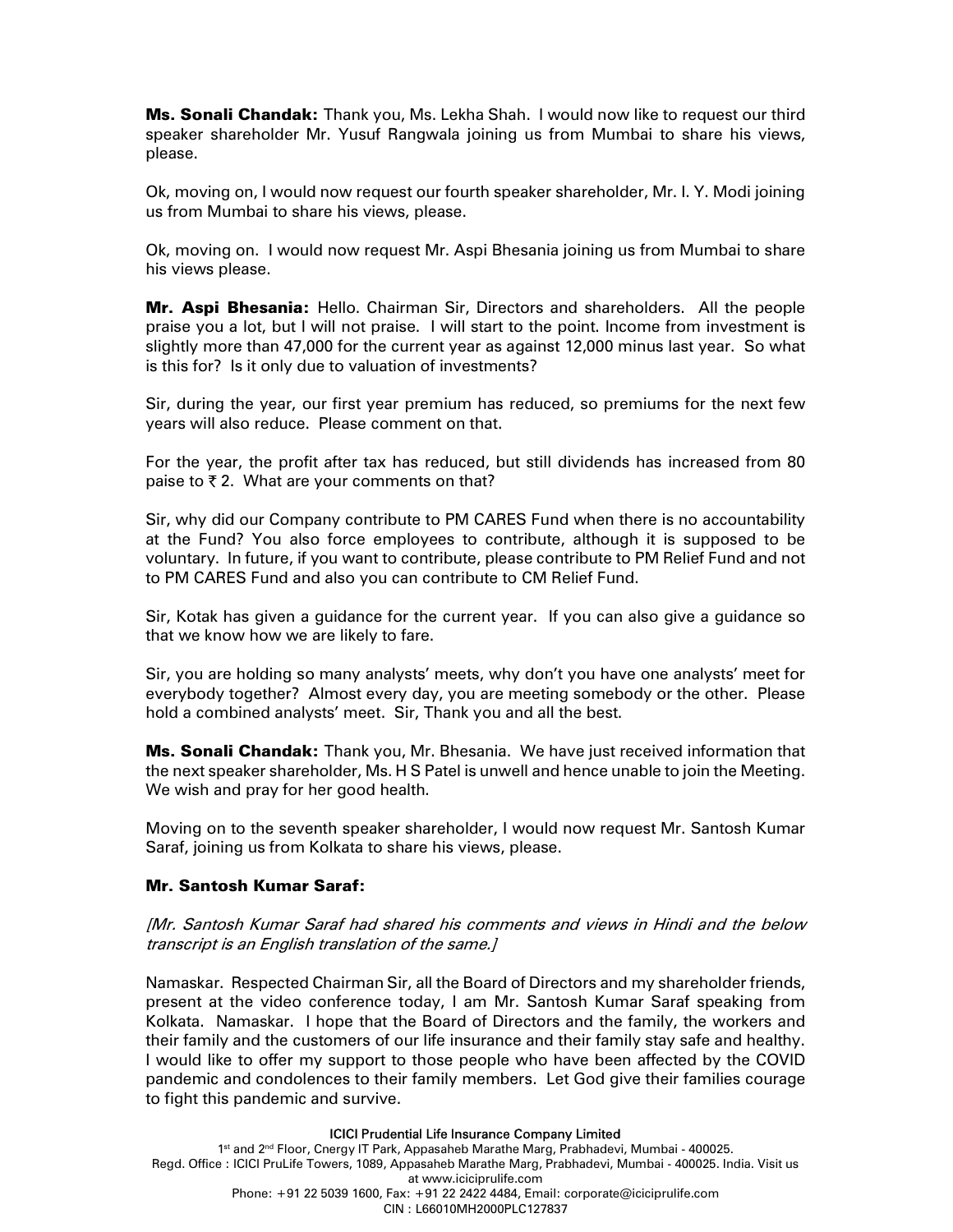And, I would like to commend Ms. Sonali Madam for the good secretarial team. Today morning, Mr. Mukesh Boobana answered many of my queries and I felt good about it. I liked that just as you offer services in insurance, the same way, you are offering good service to shareholders. I would like to thank you and management for giving us dividend of  $\overline{z}$  2.

I would like to understand the steps which have been undertaken to reduce the impact of COVID -19 on business operations and income. Please also share the steps undertaken for cost cutting.

I would be grateful if you could explain your future plans as well.

Sir, apart from regular CSR activities done by the Company, during this COVID period, what are the extra CSR expenses/work done to benefit the country?

Another thing, I noticed that your female employees are 25.92%. Sir, life insurance is a service sector company and in this sector, more and more women employees should be given empowerment. For example, our finance minister is a woman. Women are also employed in air force and navy and they even scale Mount Everest. Gold medals are mostly won by women for India. Sir, I believe that empowerment to women will help in progress of their families and society, at large.

Sir, please share the details of zone wise, gender wise, age wise break up of employees. If you are unable to answer right now, then you may share the answers with me, later, vide e-mail.

Sir, how many employees have been added this year? Please tell me about the employees who were affected by COVID, during the course of their work and how have you helped their families? Many times, it may have happened that both parents were affected and how have you handled such situations to help the children, in such cases.

I will not take much time, Sir. I am speaking from Kolkata and I was not able to attend the Meeting in Mumbai. So through this virtual Meeting, I am getting a chance to talk to you for the second time and I am feeling very good.

Sir, just as you organize phone calls with clients/video conference for Board Members, I request you to organize a separate session of around 15-20 minutes or half an hour, for pan-Asian shareholders, as this will help them to discuss matters and express their thoughts with you.

I hope that God keeps you all healthy and this year brings good fortune to you and your family.

I will finish my speech with this prayer. Jai Hind, Jai Bharat, Namaskar.

**Ms. Sonali Chandak:** Thank you, Mr. Saraf. I would now request our eight speaker shareholder today Mr. Vinod Agarwal, joining us from Mumbai to share his views please.

Mr. Vinod Agarwal: Respected Chairman - Mr. Ramachandran, MD - Mr. Kannan and Company Secretary - Ms. Sonali Chandak.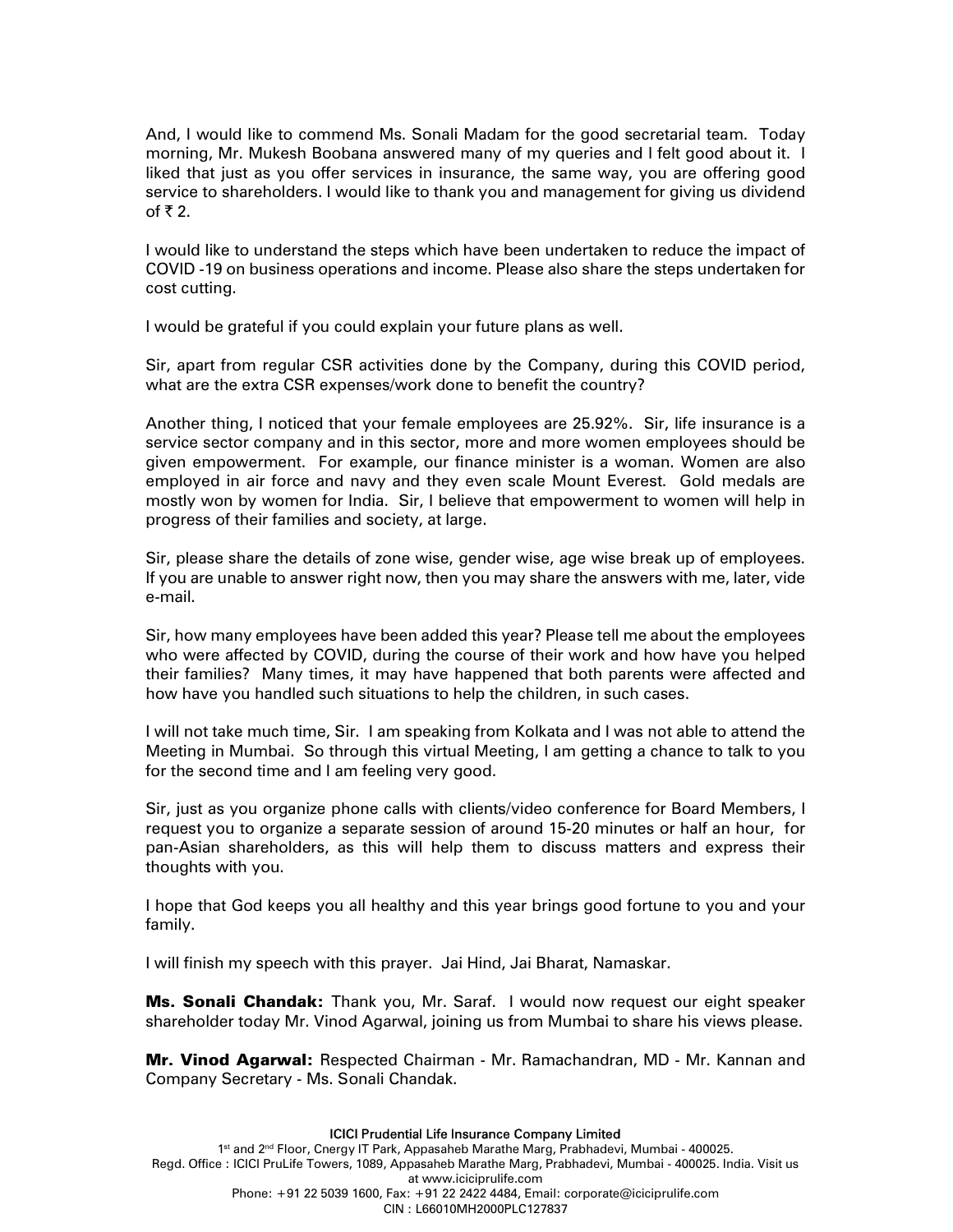I am happy that we have completed two decades of our existence. We started with only seven policies given to underprivileged children in December 2000. Now we are the leading recipient in the private sector of the new business policies after 2 decades like we have 517 branches and we settle our claims in just 1.4 days, which is a record. I feel like I have experienced this when my claims I had made, I had received payments within 2 days. I am happy on that front, Sir. You have got highest  $13<sup>th</sup>$  month persistency at 87%, which is very good, Sir, of  $13<sup>th</sup>$  month persistency and 61-month persistency has got 59%, which also is very good, which is improving year-upon-year when we see in the annual report, which is a very nice thing, Sir.

Now one query which I would like to ask you is that are we likely to issue new policies only to the vaccinated people against COVID or are we likely to give policy even to the nonvaccinated people who are not willing to take vaccination even if they are eligible and they come to us for subscribing to our new policy. Are we likely to give to them or are we likely to reject it? I would like to know.

And as per my request, even in the previous Meeting I had mentioned. I have a health policy with the Company since 2010 in which Reliance Hospital Foundation and Prarthana Samaj in Mumbai is not covered in your policy. I would request you to link that hospital with your Company as your sister concern ICICI Lombard is connected with that hospital. If the claim comes from policy holder of that ICICI Lombard, they are settled there on cashless basis, but not with our Company. If that thing could be done, I would be happy, Sir.

I am also happy that our new business margins are at 25% compared to 21% last year and our CSR growth has been 32%, which is marvellous, Sir and we have provided 100 million, that's 10 crores to PM CARES and now Sir, 60% of the new business is coming through the private sector. I would like to know ………are we the largest beneficiaries of the private sector …new business policy or are we in the second or third position in the new businesses with new premiums coming into the insurance market …like of the 60% remaining, 40% goes to LIC, 60% comes to private players and in the private sector players, are we the largest….. I would like to know.

I wish the Company all the best for the future and I am signing off. Thank you, Vinod Agarwal from Mumbai.

**Ms. Sonali Chandak:** Thank you, Mr. Agarwal. Moving on to our ninth speaker shareholder today Mr. Kirti Shah joining us from Mumbai to share his views.

Mr. Kirti Shah? Ok, we will come back to you again.

I would now request our tenth speaker shareholder, Mr. Sarbananda Gattani joining us from Kolkata to share his views, please.

**Mr. Sarbananda Gattani:** Thank you, very much. It's a very good Company and I am an ICICI holder and the best part of the Company was the Company secretary. Very nice madam and they called me the other day and I was thinking whether to join or not. Thank you, very much madam. I could not recollect your name, I guess it is Sonali. You are very good and the way you had talked and explained things to me was enough to win my heart. Whether I get to meet you or not is a totally different thing. I am Sarbananda Gattani from Kolkata. It's a very nice gesture.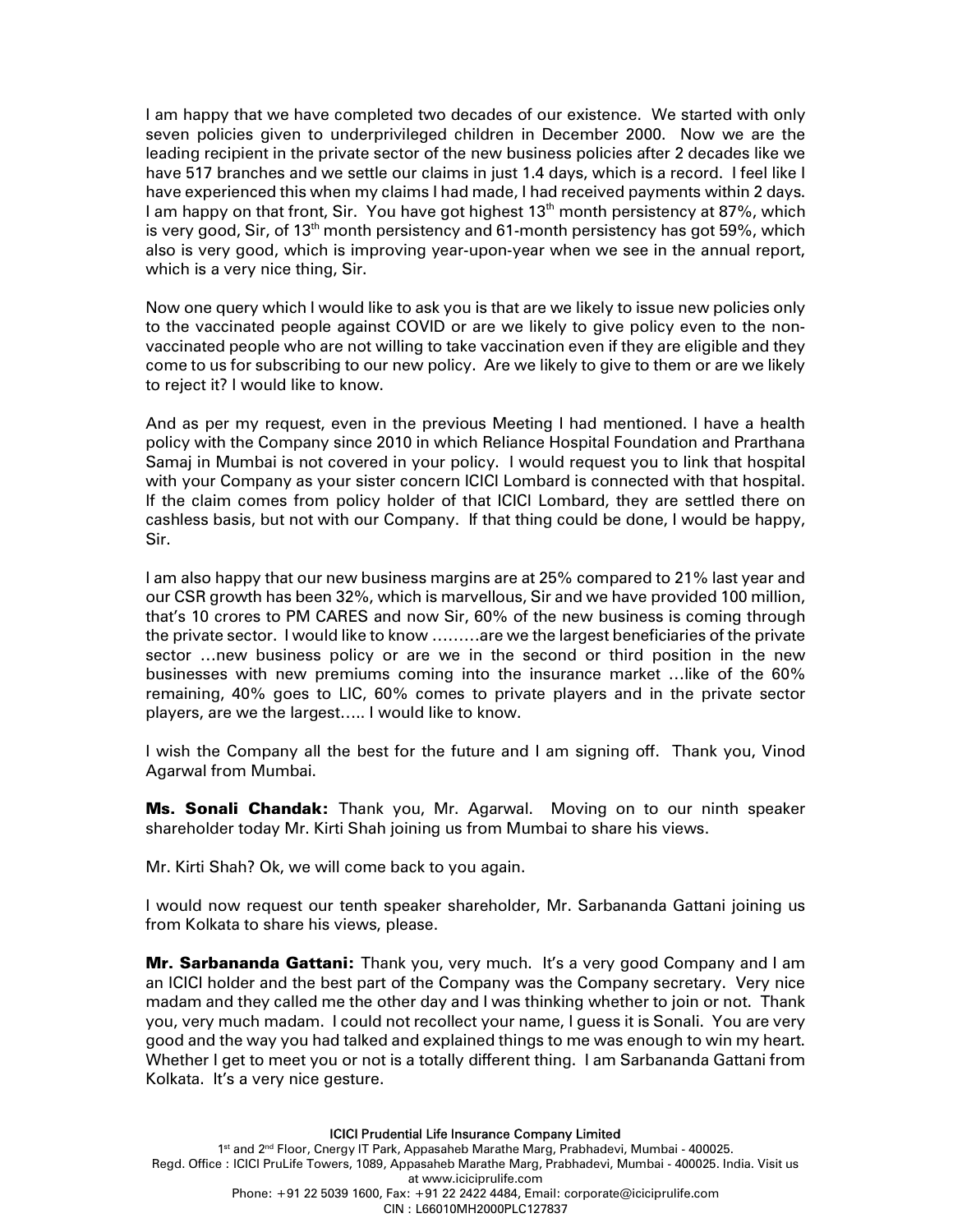We would like to meet Company Secretary like you. I am the shareholder of ICICI Group companies, since IPO. I could not study much, but I wanted to shower you with compliments and if I ever get a chance, I would like to come and meet you. I come to Mumbai frequently and if required, I would come and meet you and I support all the resolutions.

I have one humble request. The Company is doing extremely well and I am a very happy shareholder. I want your visiting card and the visiting card of Chairman Sir. My mobile number my WhatsApp number is available with you. This is my hobby and I keep collecting visiting cards of people like Ratan Tata, Cyrus Mistry, Mr. Kumar Mangalam Birla and P R S Oberoi, as well. This is my humble request. I support all the resolutions and stay healthy during COVID.

I have one query. How many percentage of your employees are vaccinated?

Have you vaccinated all the people from 18 to 45? Please share the details of your initiative, in this regard.

We have to fulfil Prime Minister Narendra Modi's dream for our country and we have to save ourselves also. The introduction of a vaccine means forming of antibodies and for increasing your life span for another 10 to 12 years. At least they will not get affected by COVID. Thank you, very much. I support all the resolutions, but I want the visiting card from the Chairman and the Company Secretary. It was great talking to you. The way you behaved with us in a very nice way, we like this sort of Company Secretary. Grasim's Shailesh Daga, who happens to be my best friend for the past 30 years or the Company Secretary of ITC or Company Secretary of Britannia, all are my friends, but I felt nice to chat with you and because of you, I joined this. Thank you, very much.

Ms. Sonali Chandak: Thank you, Mr. Gattani. Moving on, I would now request Ms. Celestine Mascarenhas, joining us from Mumbai to share her views, please.

Ms. Celestine Mascarenhas: espected Chairman - Mr. Ramachandran, MD - Mr. Kannan, all other honourable shareholders attending this virtual meet and my fellow shareholders who are attending this virtual meet, my name is Ms. Celestine Elizabeth Mascarenhas and I am attending from Mumbai.

First of all, I thank the Company Secretary, Sonali Chandak and her team for sending me the E-annual report well in time and also helping me to attend this virtual meet and plus today reminding that today is the AGM because there are 4 or 5 together. So this is the care our secretarial is giving and I am very, very happy with it.

Now I am speaking about the annual report. It's very good, exhaustive, well documented and self-explanatory, adhering to all the norms of the corporate governance. Working is also good, good growth and dividend of  $\bar{\tau}$  2 per share in these pandemic days, I find that it is very good. Our market capitalization has also gone up tremendously.

Now, I congratulate you all for the awards and recognition and I appreciate the CSR work done to the have-nots which is really good because God will bless our Company 100-fold in these very tough days of the pandemic.

Now my few questions. Sir, what is the market share in the life insurance business all round and how much business we are able to get?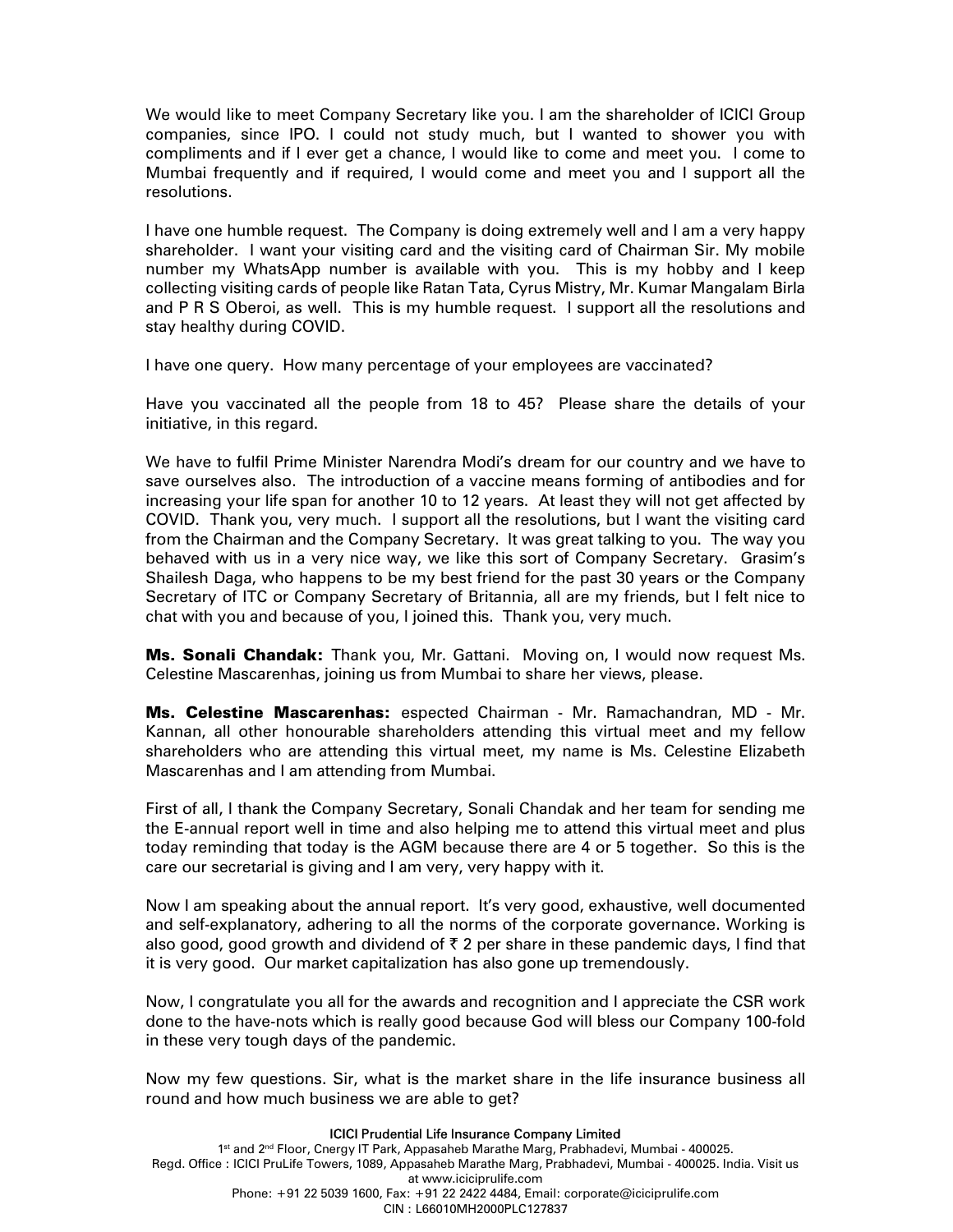Number 2, how many claims we receive due to usual deaths and COVID deaths. As it is, our Company is settling in 2 days, but now my thinking is… how many deaths has happened, especially in UP, MP, Bihar where proper death records were not kept? How will our Company pay or other companies pay in this case like…. the deceased's beneficiary will lose that benefit! So, I don't know how this is so if you could show some light because in this time, the family needs really support and in this COVID, sometimes 3 to 4 members in the family would expire, would get affected with the COVID.

Number 3, are all our staff working from home? If working, how much saving we are doing due to work from home, also cost saved due to virtual meet and the e-annual reports. So therefore can we expect interim dividends due to this savings?

Our market capital is also good and if possible, Sir, if you keep some physical meet after once this COVID leaves or a small meet after 6 months, a small Zoom Meeting highlighting about the progress, how everything, not only in the AGM, but a meet where we can express and where you can also brief us just what you have for analysts often. So if this would have been better, we know our Company still better.

Now number 4, how many of our staff were affected by COVID, any fatalities? Were all of them covered with their life policies? Whether all our staff is vaccinated? Even people who take policies, I feel should have the compulsory vaccination certificate.

Number 5, does a Company issue a policy like COVID policy or along with life policy means accident or whatever is there, COVID death is also included. So please throw light on that.

Rest, I wish the Company all the best. I have supported all the resolutions. May our Company grow from strength to strength. Thanking you once again.

Ms. Sonali Chandak: Thank you, Ma'am. I would now request our twelfth speaker shareholder, Mr. Dinesh Bhatia joining us from Mumbai to share his views, please.

### Mr. Dinesh Bhatia:

[Mr. Dinesh Bhatia had shared his comments and views in Hindi and the below transcript is an English translation of the same.]

Mr. Chairman…. Mr. Ramachandran. I would like to congratulate you and your entire team that even during this COVID period, our Company has maintained the profits and approved dividend.

I have also seen that our Company has made a contribution towards COVID. So it's a good thing that we are not only earning for ourselves but we are helping the country and the needy people as well.

I have also seen in your AV that our Company has won multiple awards. For that, I would like to congratulate the Chairman and the entire team. Many people have spoken before me, but I will not repeat same things.

I would want to bring to your attention that I am grateful to the Company Secretary of our Company and her team for caring about the shareholders.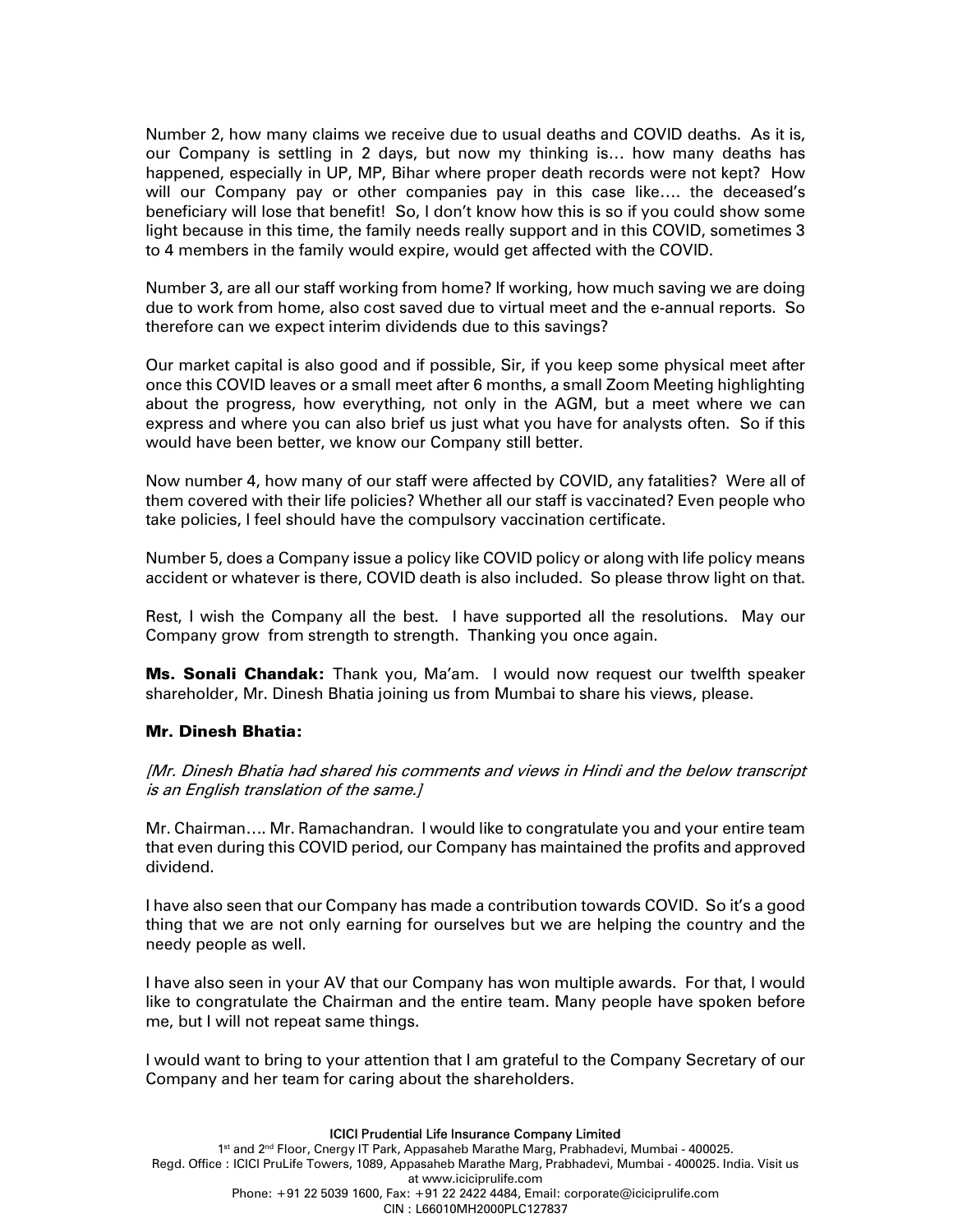So for that purpose I would like to thank her and her team and apart from that, I have supported each and every resolution. Thank you.

Ms. Sonali Chandak: Thank you, Sir. I would now request Mr. Jasmit Singh joining us from Delhi to share his views.

Ok, there were 3 other speaker shareholders, who were not able to join us earlier. I will call out their name again and try to see if they can hear us.

I would now request our third speaker shareholder - Mr. Yusuf Rangwala joining us from Mumbai to share his views. Do we have Mr. Yusuf Rangwala, please?

Mr. N.S. Kannan: Sir, we cannot hear you.

Ms. Sonali Chandak: I don't think Mr. Rangwala has joined. I would request Mr. I.Y. Modi joining us from Mumbai to share his views, please. Do we have Mr. Modi joining us?

Ok, now I would call out again the name of Mr. Kirti Shah joining us from Mumbai to share his views. Do we have Mr. Kirti Shah? Ok, I think Mr. Shah has not joined us.

Thank you, Sir, thank you, Madam.

With this, we believe we have heard the views of all our speaker shareholders today. We have also received some questions through chatbox, which we will address.

I would request now Mr. Ramachandran to take over the proceedings of the Meeting, please.

Mr. M. S. Ramachandran: Thank you, Sonali. I would request Mr. Kannan, the Managing Director and CEO to respond to your questions.

Mr. N. S. Kannan: Good evening once again to all of you. I hope all of you and your families are staying safe and doing well amidst this pandemic. I thank all the participating shareholders for making time to attend our AGM today. I also thank all the speaker shareholders for their comments, their suggestions as well as questions. Let me now try to respond to the questions raised by each one of you.

First - Mr. Tamal Majumdar. Thank you, Sir, for making time to join this time. We missed you last time and as always, you have given us valuable insights. We really appreciate your taking time and giving us your insights and thank you, very much for acknowledging the efforts of our secretarial team, which really motivates us.

You talked about claim settlement. We do settle the claims within 1.4 days on an average non-investigated claims. Thank you, for complimenting us on that. As you have specifically pointed out, persistency is very important in our business and thank you for noticing and complimenting us.

You talked about the first quarter business. As we know, in the first week of July, we would put out our top line numbers of June. So we need to wait for that but just to give a colour on the business in the first quarter, May was indeed slow, but we started off in April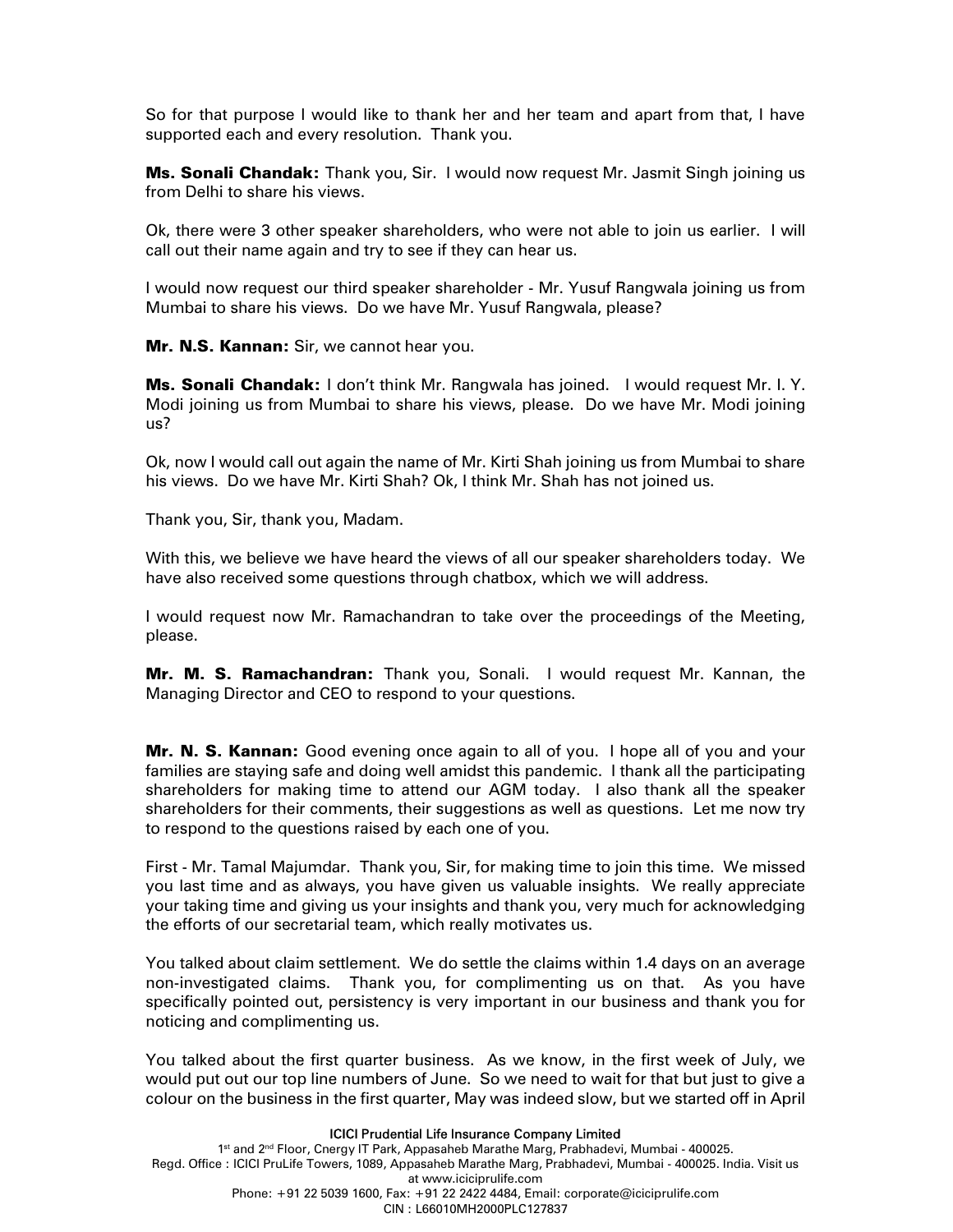extremely well and because of that, we have had, between April and May together, we have had a 40% growth year-on-year compared to the same period last year on our APE basis. June seems to be better than May. That is the kind of general colour we have and of course technology today is far better than what was there at the beginning of pandemic in terms of adoption of technology across our distributors, employees and everyone. So to that extent, we do believe that this time around in the pandemic we can handle things far better than last time.

Second, our base is very low. As you know, last April and May was effectively washed out. First quarter was a big decline last year. So on that base, we are able to perform far better this time. This is what we are putting out. Also last year, we have added several partners. Over 100 partners we have added, we have added some 7 to 8 significant bank partners. All of them will be available for us to manage the business for the whole year compared to a few months last year. So these are some of the drivers, which will help us in this year.

You talked about dividend. Yes, IRDAI had asked us to be careful in terms of declaring dividend for financial year 2020. However, having looked at the performance of the industry, they relaxed that circular and they said that Boards can declare dividend after taking into account the capital position, liquidity and other contingencies, given the pandemic situation and because of that the Board was able to declare dividend for the financial year 2021.

You talked about the product mix, Sir. Well spotted, as always. About 3 years back, we had skewed product portfolio with 82% being ULIP. We systematically worked on it and thanks to that, what you mentioned of ULIP, which has become 48% now, the traditional savings products accounts for 30% and about 3 years back, protection, what used to be about 5 to 6% has gone up all the way to 16%. We do believe that with this kind of product mix, we are much more positioned in terms of consistent growth going forward.

You talked about what is the kind of outlook for ULIP. ULIP is a good product from a customer perspective. It is a very transparent product, which has got very low charges and whenever market conditions stabilize, , the ULIP products tend to do extremely well. So we do continue to focus on ULIP, but to answer your question depending on the market situation, we think over the medium term, ULIP can be between 40 to 50% of our product mix. That's a general sense we have, but we will have to calibrate it as we go forward.

You talked about the VNB margin Sir, 25.1%. Thank you, for complimenting us on the margin. Clearly, the product mix, which we have been working on, which you also mentioned has contributed to improvement of this VNB margin.

You talked about what is the outlook for the margin. So I would like to say, Sir, based on the general outlook we have currently……, that maintaining the margins of their own base level should not be a problem at all. However, our endeavour in the medium term would be to grow the margins further as the protection mix goes up in our product mix. That's a general outlook we have on the margins but in the short term, we would like to at least maintain the margins at the current levels.

You have talked about the ICICI payment question. Probably you are talking about the trademark charges which we pay. I just wanted to assure you that it is as per the agreement and which has been paid after due approvals of the Board.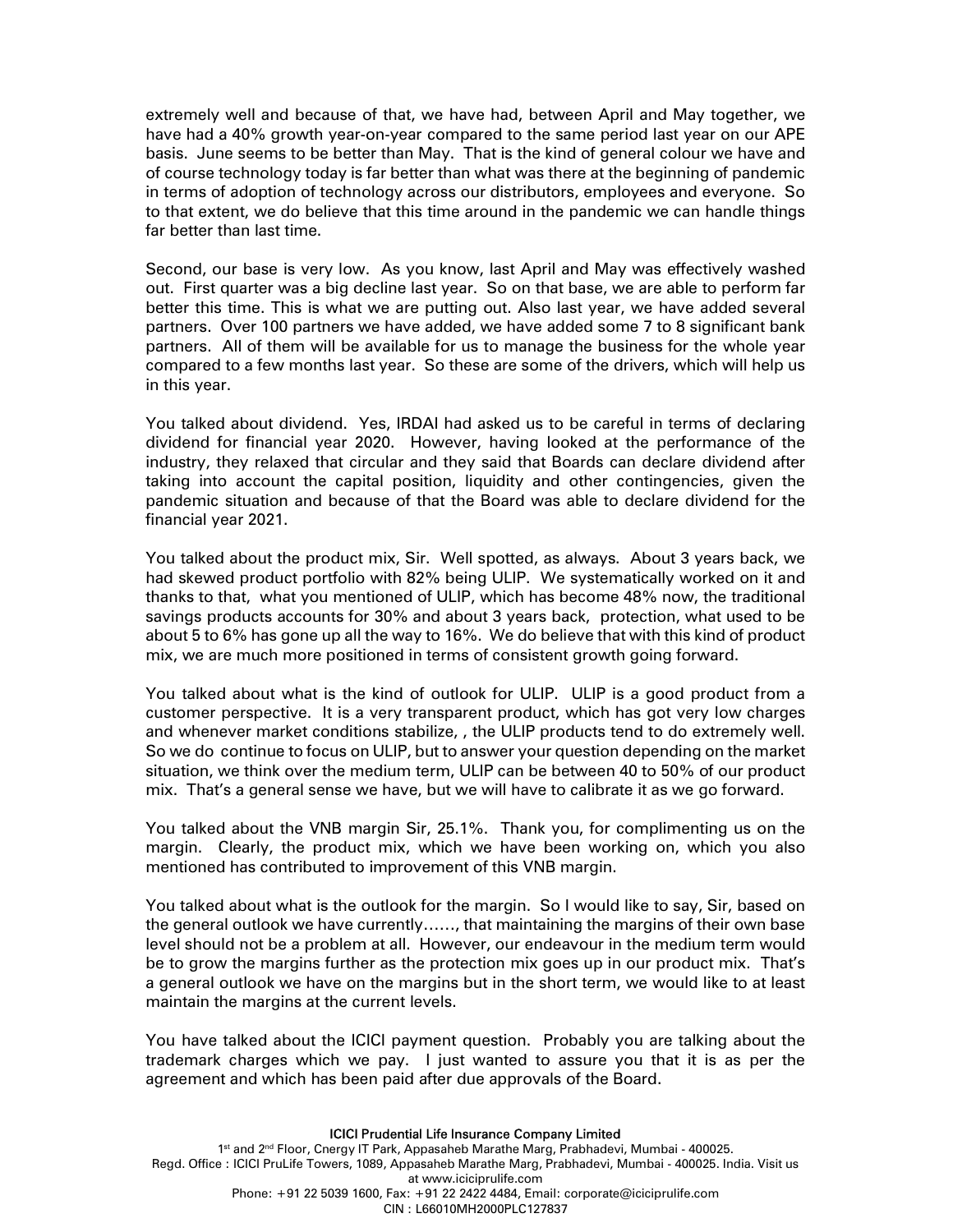You talked about the commission to ICICI Bank. I just wanted to assure you that it is strictly as per the product filing with the regulator. We just pay only commissions to ICICI Bank as allowed. We do not pay any other charges, purely on an arms' length basis, purely based on the products they distribute and purely based on the approval given by the regulator for commissions based on the product.

Coming to the mix you talked about, Sir, at ICICI Bank. Your point is extremely valid. Just like we talked about the product mix, it's not a good idea to have a huge dependence on one significant part of our distribution, but to give you a comfort from about 55 to 60% of our channel mix, ICICI Bank today is 31%. Still a very large number. They have been extremely cooperative and in fact they have been focusing a lot on protection /annuity products, which are actually contributing much more to VNB than on the top line, but to answer your question, they are about 31% of our product mix now. Yes, it is much more balanced and if you look at any of the companies promoted by bank group within India, I would venture to say that we probably have the most balanced product mix in the country. So that is something which we have been working on.

So, you talked about the endeavour over the medium term. We think about  $1/3^{\text{rd}}$  from ICICI Bank,  $1/3^{rd}$  from agents and  $1/3^{rd}$  from other channels would be directionally a good path to perceive for us, which will make it well diversified, but we do believe that from here on at about 30%, ICICI Bank share will be maintained probably grow going forward given their focus on annuity, protection and some of the other products, which are customer friendly.

You talked, you asked about the question about share application money, Sir. This is with regard to ESOPs, which were exercised on March  $25<sup>th</sup>$  and of course it got allotted on April  $9<sup>th</sup>$ . So that's why you saw the entry in the Balance Sheet.

You talked about the contingency claim of 7 crore. We just wanted to assure you that the reason we classified it as a contingent claim is because the liability is remote. Only from that perspective we classified it first of all on the contingency. So, we want to assure you that we will continue to fight to recover these amounts and that you have our assurance for that.

On the market cap, thank you so much, Sir, for your compliments. Yes, indeed today is a historic day because our share price touched all time high and crossed  $\bar{\tau}$  620, market cap crossed Rs 89,000 crores today at intraday. So thank you, Sir for this compliment and we will continue…… You talked about, in fact wished us for increase in market cap. I would only mention that the multiples is really in the hands of the shareholders like you. But on our part as an executive management, we will continue to focus on VNB expansion. We will continue to try to give you consistency on growth and hopefully the market will see the value, which we are creating. And thank you, so much once again, Sir, for coming and joining us this time and giving us valuable insights.

Lekha Shah Ma'am, thank you for acknowledging the secretarial team and Sonali in particular. Again, as I said, it motivates us to perform even better and thank you for your wishes for the future of the Company and also for compliments to our Chairman. Thank you, so much.

You talked about the overall market share, Ma'am. We have a sum assured new business market share of 12.5% in the industry. As you know, there are 24 players. With this 12.5%, we are the leader among the private players. If you look at some other matrix like

### ICICI Prudential Life Insurance Company Limited 1<sup>st</sup> and 2<sup>nd</sup> Floor, Cnergy IT Park, Appasaheb Marathe Marg, Prabhadevi, Mumbai - 400025. Regd. Office : ICICI PruLife Towers, 1089, Appasaheb Marathe Marg, Prabhadevi, Mumbai - 400025. India. Visit us at www.iciciprulife.com Phone: +91 22 5039 1600, Fax: +91 22 2422 4484, Email: corporate@iciciprulife.com

CIN : L66010MH2000PLC127837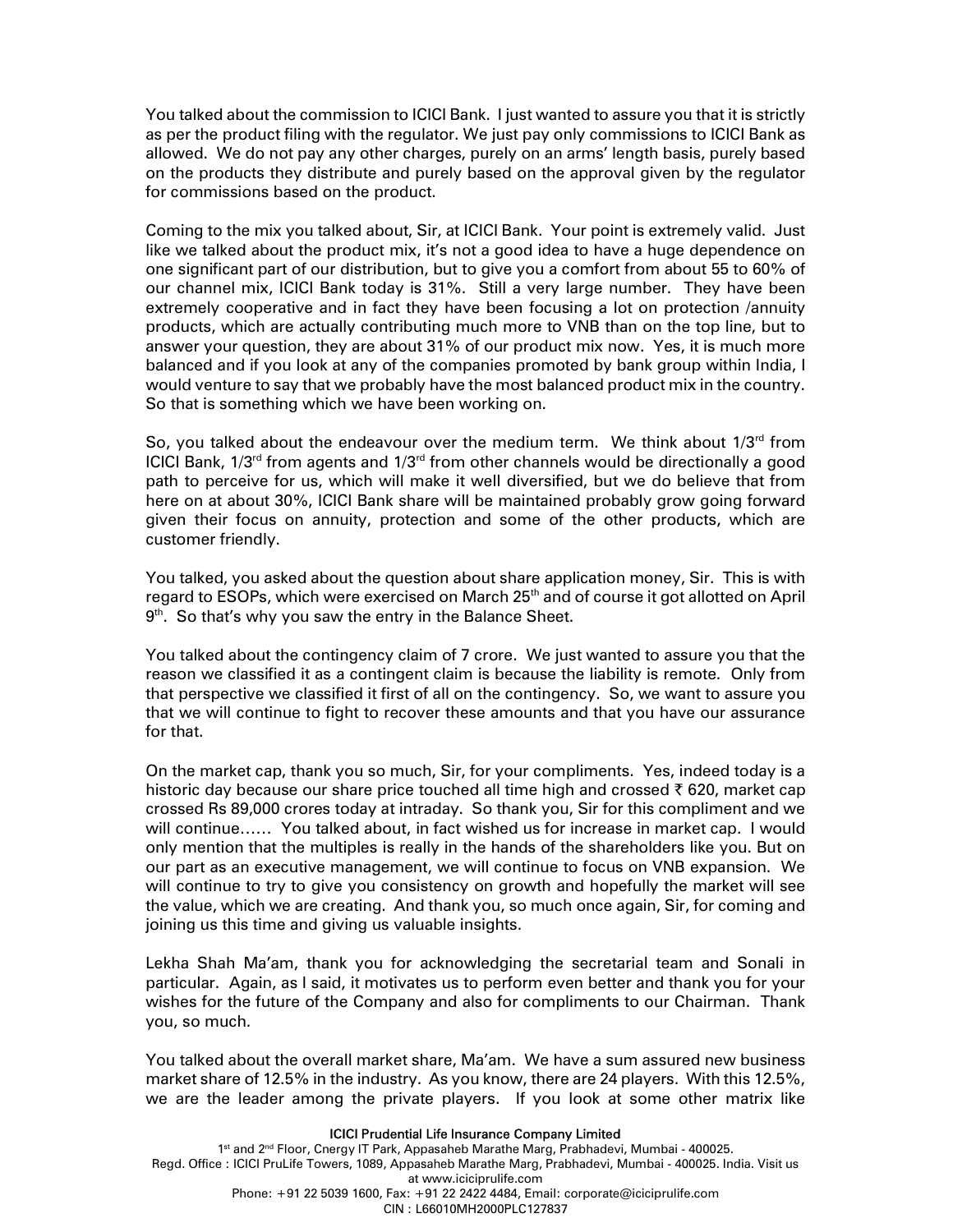premium, like weighted received premium and so on, we have a market share of about 7.2% on RWRP. On the premium basis, we will be in the top 3 in the industry amongst the private players.

You talked about how the market share has been developing. It is a very competitive industry, no doubt. There are 24 players, but the good news is that companies like us and strong companies you know…. garner a disproportionate market share. Just to give numbers in perspective, while the industry has got 24 players, top 6 players account for 80% of the market share. So that means that the customers are looking for large brands, customers are looking for sensible companies, who will be existing over the next 40- 50 years to pay the claims to the customer's families.

You talked about claim settlement ratio, Ma'am. Our ratio last year was 97.9% and as I mentioned earlier and as mentioned by a couple of other shareholders also, we have been able to settle the non-investigated claims, on an average of 1.4 days as against 30 days allowed by the regulator. So we consider claim settlement situation as a moment of truth and we make sure that all genuine claims, we pay as quickly as we can without looking at the regulation at all.

You talked about engaging employees, Ma'am. We have told our employees very clearly that amidst this pandemic, their safety is most critical for us. We are engaging them to the extent possible on a remote basis, we do have all our internal meetings and everything, we tried to minimize the travel, but more on electronic platforms and I am happy to say that as you would have seen in the video, employees have gone beyond their call of duty to serve the customers during this pandemic. I just wanted to assure you that this engagement will continue. Thank you, once again, Ma'am, for joining us.

Mr. Aspi Bhesania, thank you, Sir. Good to see you again.

You talked about the investment, Sir. I just wanted to tell you that financial year 2020 was a little tough for the markets because towards the end of that financial year, we had markets collapsing because of the pandemic. So we had in the ULIP portfolio about  $\bar{\tau}$ 16,000 crores of investment loss in the sense that mark- to-market had come down. That created that negative, but in the financial year 2021, we saw that recovering. In fact, we had ₹42,150 crore of mark-to-market gains, but largely this was in the ULIP portfolio. So largely……., all this increased investment income largely belongs to the unit fund holders, unit linked policy holders.

You talked about the first year premium. Last year, you said that first year premium had reduced and you asked the question on what is your outlook. Sir, I would like you to look at the last year as a year of four separate quarters; in the sense that in the first quarter we had a big decline, but we sort of recovered in Q2 and Q3; and in Q4, we actually had a 27% year-on-year increase in our premiums on an APE basis. Specifically if you look at the month of March 2021 year-on-year we had 108% growth and in fact in March, we had the best ever monthly APE for the Company in 20 years of the existence. So the momentum is with us. We do hope that going forward and also the fact that in April and May, I mentioned that we have increased the premium by 40%. So we do believe that a decline in premium is behind us and we will work hard for the shareholders in terms of increasing our premium going forward.

You talked about the profit after tax. Sir. I just wanted to tell you that profit before tax has been flat over the last year. The decline in profit after tax has been largely on account of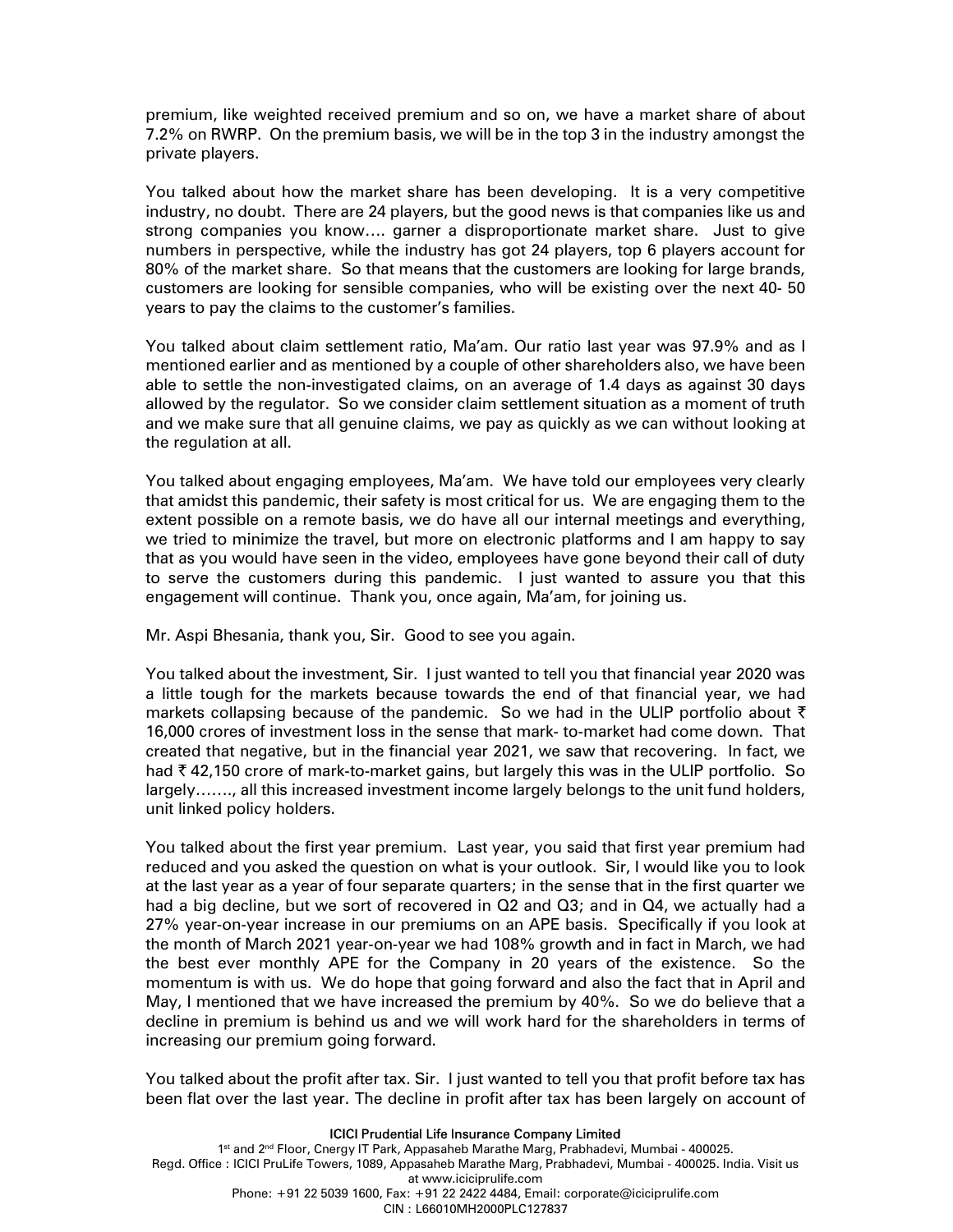tax changes, which was introduced in the budget. The provisions were introduced in the budget. However, I also want to alert you that in an industry like ours given the accounting treatment, if the business increases, the PAT comes down because we have to provide for all the expenses upfront. However, the incomes come at a much later period over 30 / 40 years of policy term. Especially in the case of protection, which is our core area of focus, this problem is much more accentuated. So given this, we do believe, analysts believe, investors do believe that the Value of New Business is what is relevant. On that last year, we have been able to hold it flat, despite the decline of the topline and we have articulated that we would like to double the Value of New Business of financial 2019 over the four year period and we are on that path and we believe that we will continue with that broad guideline.

You talked about PM CARES Fund, Sir. We thought as a responsible corporate, we should give our commitment to COVID relief. That was the reason behind the Company donating for PM CARES. We note your suggestions regarding PM Relief Fund, going forward. As well as CM Relief Fund, we will examine it going forward.

You talked about employees, Sir. I want to assure you including our top management teams we have, that all the contributions we have made is purely voluntary and there has not been any pressure on anybody to contribute to the COVID relief and we thought again as employees of responsible companies, we should voluntarily contribute.

You talked about Kotak's guidance, Sir. In this context, I want to once again reiterate that we have articulated our aspiration of doubling our VNB of 2019 in a four year time period. That means that from now for this year as well as next year, we have to increase the VNB by 28% per annum compounded annual growth rate and given all the aspects I mentioned to you in terms of our strategy, we as of now are very confident to be pursuing that task.

You talked about analyst meeting, Sir. We will definitely consider your suggestion and thank you once again for joining us.

Mr. Santosh Saraf, thank you so much, Sir for joining us from Kolkata. As you said, it would have been difficult for you to travel in a physical AGM situation, but we are so glad that because of this platform, you are able to join us and thank you for joining us last time also. Thank you, so much, Sir for checking our wellbeing. Trust you are good and your family is also doing well.

You talked about the effect of COVID on business and you specifically asked what are the steps the Company has taken to mitigate the impact? On distribution, I just wanted to tell you, Sir, we have invested enormously in the digital tools and last year, we had been focusing on ensuring that these tools are used by the distributors and the employees. That has been our focus. Just to give an example, we have created what is called as collaboration platform to make sure that the prospecting by the distributors can be done without actually insisting on a physical meeting with the customers on the collaboration platform. At the same time we can get the customer, we can get the Company employee, we can get the distributor as also any expert, they may want to discuss and we are able to display all the features from that collaboration platform. We have seen about 170,000 meetings taking place on this platform during this period and these are some of the steps we have taken. We have been able to digitally train our distributors as well as our employees on products. Even the product features………., we have been able to deploy to customers digitally. We have also been working with the banks to roll out prequalified offers for their customers. So that the buying of insurance becomes very easy for the

### ICICI Prudential Life Insurance Company Limited

1<sup>st</sup> and 2<sup>nd</sup> Floor, Cnergy IT Park, Appasaheb Marathe Marg, Prabhadevi, Mumbai - 400025. Regd. Office : ICICI PruLife Towers, 1089, Appasaheb Marathe Marg, Prabhadevi, Mumbai - 400025. India. Visit us at www.iciciprulife.com Phone: +91 22 5039 1600, Fax: +91 22 2422 4484, Email: corporate@iciciprulife.com CIN : L66010MH2000PLC127837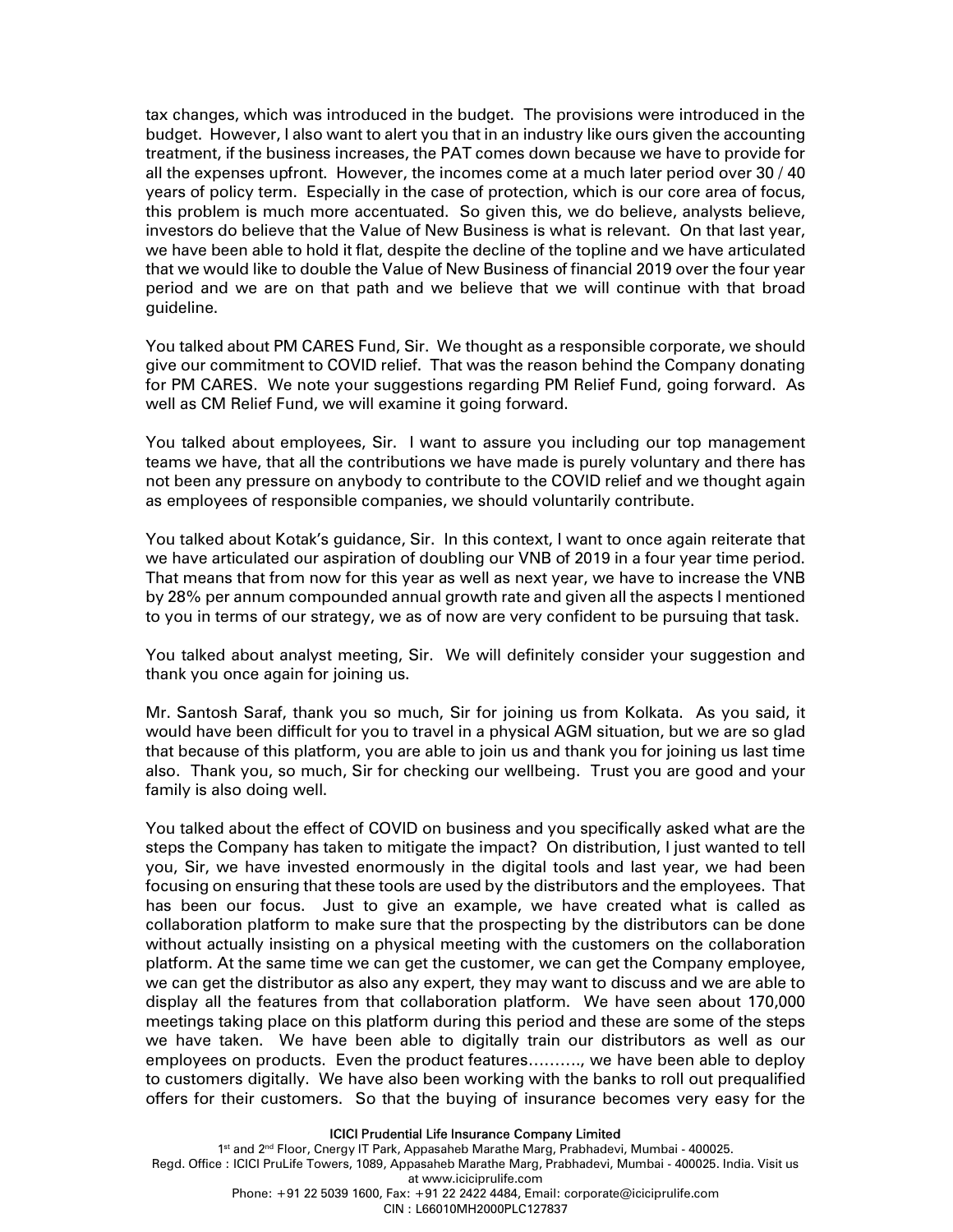bank's customers. So, these are some of the steps we have taken, Sir and again, this kind of virtual world comes with its own benefits. We have been able to have several partner engagement meetings much more frequent and many more than what we would have done in a physical world. So I just wanted to assure you that we have taken lot of steps. On the overall business side, I have already mentioned that May was a little bit slow, but things are improving as the lockdown is easing and Q1…………., I just wanted to tell you, Sir that's always a lean quarter for the industry. About 10 to 13% of the business of the year only happens in the first quarter. So whatever we lose, possibly we can catch up over the rest of the year. That's the hope we have and of course as I said, more digital tools are there, this time and in fact we have much diversified product mix, we have several distributors added and of course base effect will work in our favour. So I want to tell you that the VNB journey I mentioned, as of now we believe, is intact.

You have talked about the cost cutting. We are one of the most efficient companies when it comes to cost to income ratio and I want to mention to you that overall our cost to income ratio had come down to 14.8% compared to 15% plus in the previous year and within the savings business, it has actually come down to single digit percentages at 9.6%.

You talked about the roadmap for strategies, Sir. It's the same 4P strategy we would like to continue and we want to double the VNB as I mentioned and we will continue to focus on growth in terms of new distributors getting added, existing distributors getting activated and making the products, more and more comprehensive. On protection, we believe that it is only 16% now. Yes, it has moved from 5% to 16% over the 3 year period, but we think that over the medium term, we can even increase the mix. On persistency, the numbers have been better than last year even better than the year before the pandemic. So things are doing well. So this is going to be the strategy of 4P moving forward.

You talked about job cuts, Sir. We have not done any job cuts. Wherever required, we have redeployed manpower from channels which are not doing so well to channels which are doing very well.

I have already talked about the COVID contributions we have made. As a Company, we paid ₹10 crores to PM CARES Fund and employees paid about ₹ 2.65 crores out of their salaries with the top management paying 1 month of our gross salary to the fund. We have also been taking several steps directly also through ICICI Foundation. For example, we have donated 24 ventilators to government hospitals and we have also invested internally for the distributors' safety and the employees' safety. So that they can come to work and do their business without the fear of COVID.

On the gender, your points are very well taken, Sir. Just wanted to assure you that we are equal opportunity employer. We have zero tolerance for any discrimination including gender discrimination. Yes, we are about 26% women in the Company and the good news is that if you look at the incremental hires, about 40% of the new hires are women and specifically in critical roles such as corporate roles and customer service roles, already we have 40% of the employees as women. So we will keep working on that, Sir. I just wanted to assure you that this is something of focus for us and we will continue to be at this.

Moving on, you talked about certain proportions of employees. I just wanted to say that overall, 26% are women as I mentioned already, you talked about the age wise breakup. - less than 28 years of age, we have 47% of our employees, 29 to 40 years about 40% of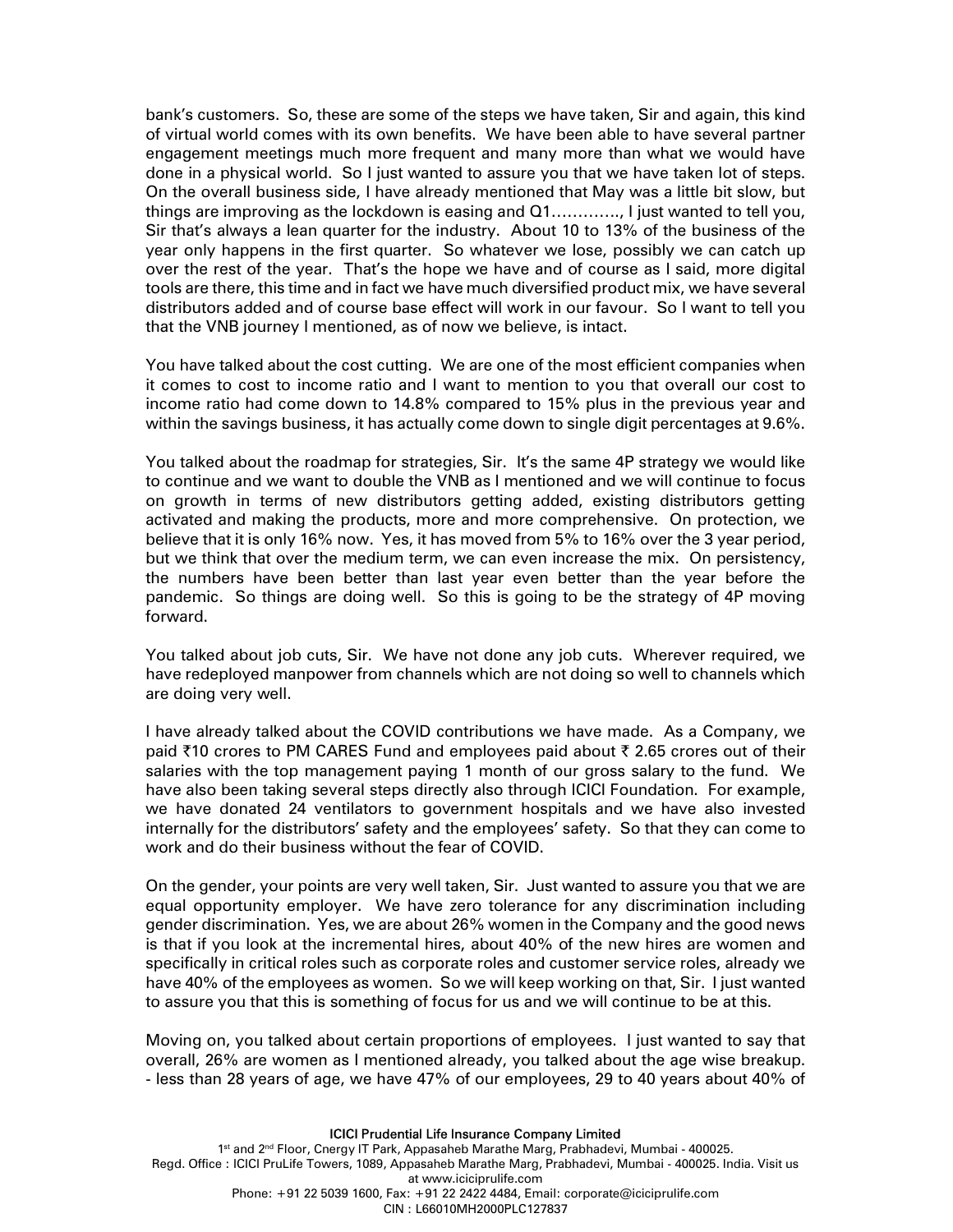our employees and more than 40 years of age, we have 13% of the employees. That is the broad break-up of our employee base.

You also wanted the zone wise distribution. In north, we have 5600 employees, in south, we have 3300, in the corporate office, we have 1200 employees, east we have 1878 employees, west we have 2300 employees and in the international office, we have 6 employees. That's the breakup of our zone wise employee base.

You have talked about the employees getting impacted due to COVID. We are about 14,000 employee Company and unfortunately, we have had 2114 employees till date testing positive and more unfortunately, we lost 8 of our colleagues to the pandemic. We have extended all help to the families; it is a very unfortunate situation. We have extended all help to the families to manage this distressful situation and we have, as of date, about 63 people of our employees are recovering and we do hope that they recover quickly. On the workplace safety, we are focused on that as I already mentioned and of course we have setup a panel of doctors as well as counsellors to give help to the employees for their psychological wellbeing as well the physical wellbeing. So that is being done and thank you so much, Sir, for your concern and your wishes to the employees and the management. Thank you, so much once again, Sir.

Then, moving to Mr. Vinod Agarwal, thank you once again, Sir. You have spotted a very important aspect of persistency. Yes, 13 month as well as 61 month persistency are very important for the business and our ratios are some of the best in the industry. Thank you, for your compliments.

On the vaccination you asked, Sir, as per our underwriting policy, we do not discriminate vaccinated people from non-vaccinated people. We go by normal underwriting standards. Wherever medical examination is required ……the prospective customers will have to undergo medical examinations and so on and this non-discrimination policy is also a regulatory expectation, Sir. So that's what I wanted to assure you.

On the health policy, you talked about hospital linkage. I will have my team examine it and ensure whatever best we can do, will be done.

On the new business margin, thank you for your compliments on 25% margin and you talked about the new business share, Sir. As I mentioned earlier to your question, the sum assured market share is about 12.5% on the new business. We are top among the private players and if you look at the premium matrix, we will be amongst top 3 among the private players. Thank you, so much, Sir, once again for your compliments.

Coming to Mr. Gattani. Thank you, Sir, for your compliments to the secretarial team including Sonali. Again, as I said, this is really motivating for us. We are very happy to say that to note that you are a happy shareholder of the Company. You wanted the contact details. I will request Sonali to send it across to you. So we will look forward to being in touch and thank you, Sir, for supporting all the resolutions as you mentioned.

You talked about vaccination, Sir. It's a very important point for employees safety as well as for others safety. People getting vaccinated, I want to assure you that we are taking all the steps as a corporate to vaccinate our employees. We have organized several camps in our office premises in collaboration with various hospitals across the country. I am very happy to say that as of this morning, we have got 8500 employees vaccinated out of 14000 employees. Out of them, about 600 employees have got both the vaccine jabs so that has

#### ICICI Prudential Life Insurance Company Limited 1<sup>st</sup> and 2<sup>nd</sup> Floor, Cnergy IT Park, Appasaheb Marathe Marg, Prabhadevi, Mumbai - 400025. Regd. Office : ICICI PruLife Towers, 1089, Appasaheb Marathe Marg, Prabhadevi, Mumbai - 400025. India. Visit us at www.iciciprulife.com Phone: +91 22 5039 1600, Fax: +91 22 2422 4484, Email: corporate@iciciprulife.com

CIN : L66010MH2000PLC127837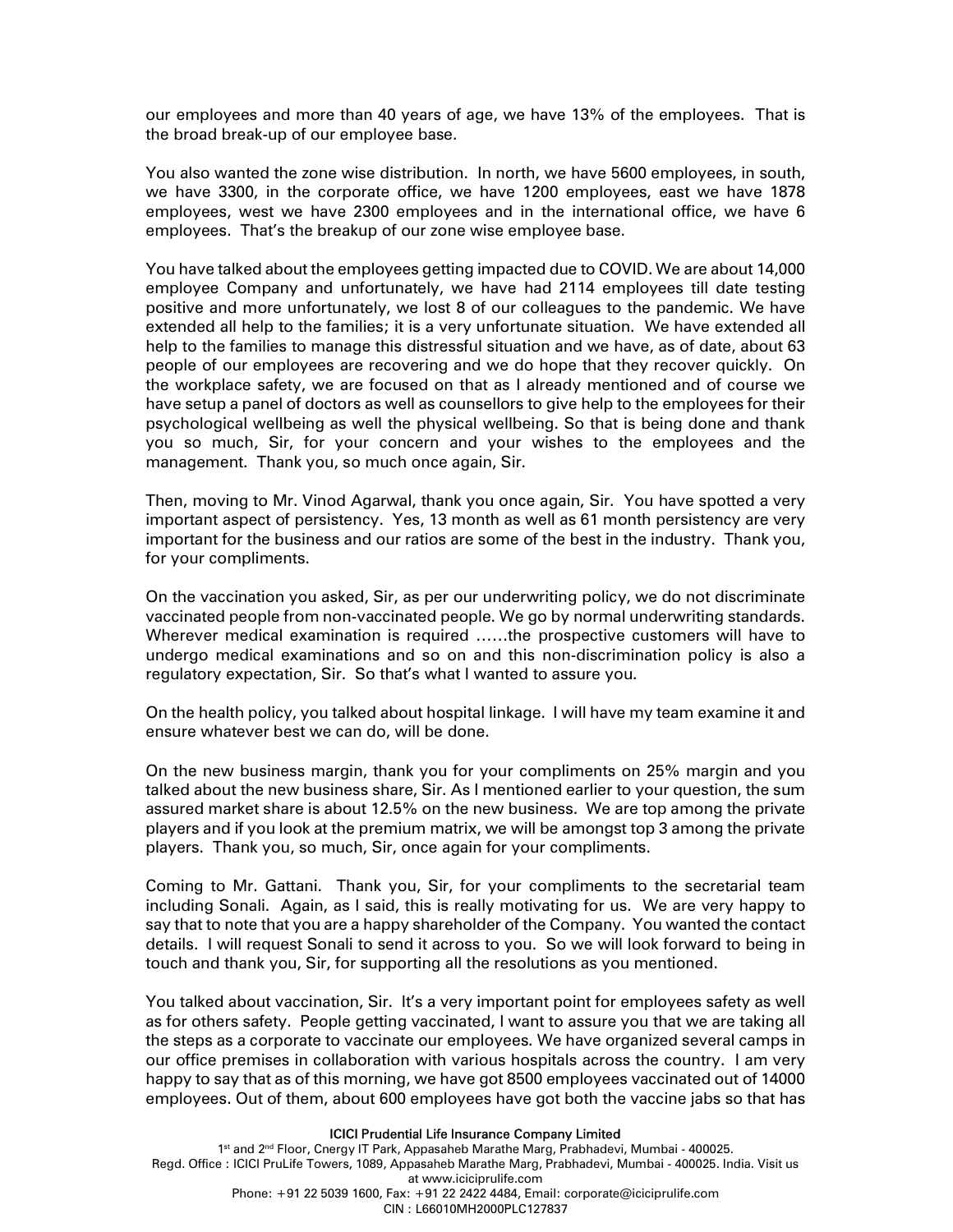been ensured. As you know, as a second dosage just about opening up, we will push this further going forward.

Ms. Mascarenhas, thank you so much, Ma'am, for joining us once again and your compliments to the secretarial team. Thank you, for recognizing the efforts that has gone behind the annual report. Yes, it is a bulky report. We had to put in lots of things, both from an integrated reporting perspective, ESG perspective as well as from a regulatory perspective. Thank you, so much for the compliment.

You have talked about dividend, Ma'am. Yes, we wanted to make sure that whenever we can, we want to declare dividend and our dividend declaration is in line with the policy……, regulator's permission……and that is the approach the Board has taken.

You talked about market capitalization improvement. Thank you, so much. As I said, today we crossed during intraday all time high number in terms of market capitalization.

You also thanked us for all the awards and recognition, thank you so much.

You talked about market share, Ma'am…… I have already answered that question, 12.5% market share based on sum assured.

You talked about COVID claims. Last year, COVID claims we had from 2600 of our customers. That's the number and we are watching very carefully what is the second wave and we have taken proactively some provisions as we had mentioned in the month of April when we went out with annual results to account for claims up to the extent of even 50% more than last year claims. So that is something we have already taken as provisions. We will see how the situation develops. I want to assure you that as per our policies, even COVID death is covered. So we pay all claims irrespective of if the death is by COVID or otherwise. So I wanted to assure you that.

You talked about physical meeting, Ma'am. We also look forward to that. Ideally, we would be having this Meeting physically. I would love to meet all the shareholders, but we hope that things open up as fast as possible. So that we can have this meeting physically.

You talked about Zoom Meeting. Outside of AGM, we will have this examined.

On COVID employees impacted, yes Ma'am. I just wanted to assure you that the employees are covered by group term policies. The deceased employees I mentioned we made sure that we paid out all the claims as per our contract and we have also extended all the help to the families including offering employment to the spouse in the event of the breadwinner's death, if required. So we have been very sensitive to that, Ma'am. I just wanted to assure you that will be our approach.

You talked about vaccination amongst employees, I have already answered that question.

You talked about the COVID policy. I want to say once again that all the COVID deaths are included in as a risk in our policies. So to that extent, the existing policies of life insurance policies are covering the COVID death also, but also we have launched a COVID Rider on our critical illness and other policies and that is something the customers can take advantage of.